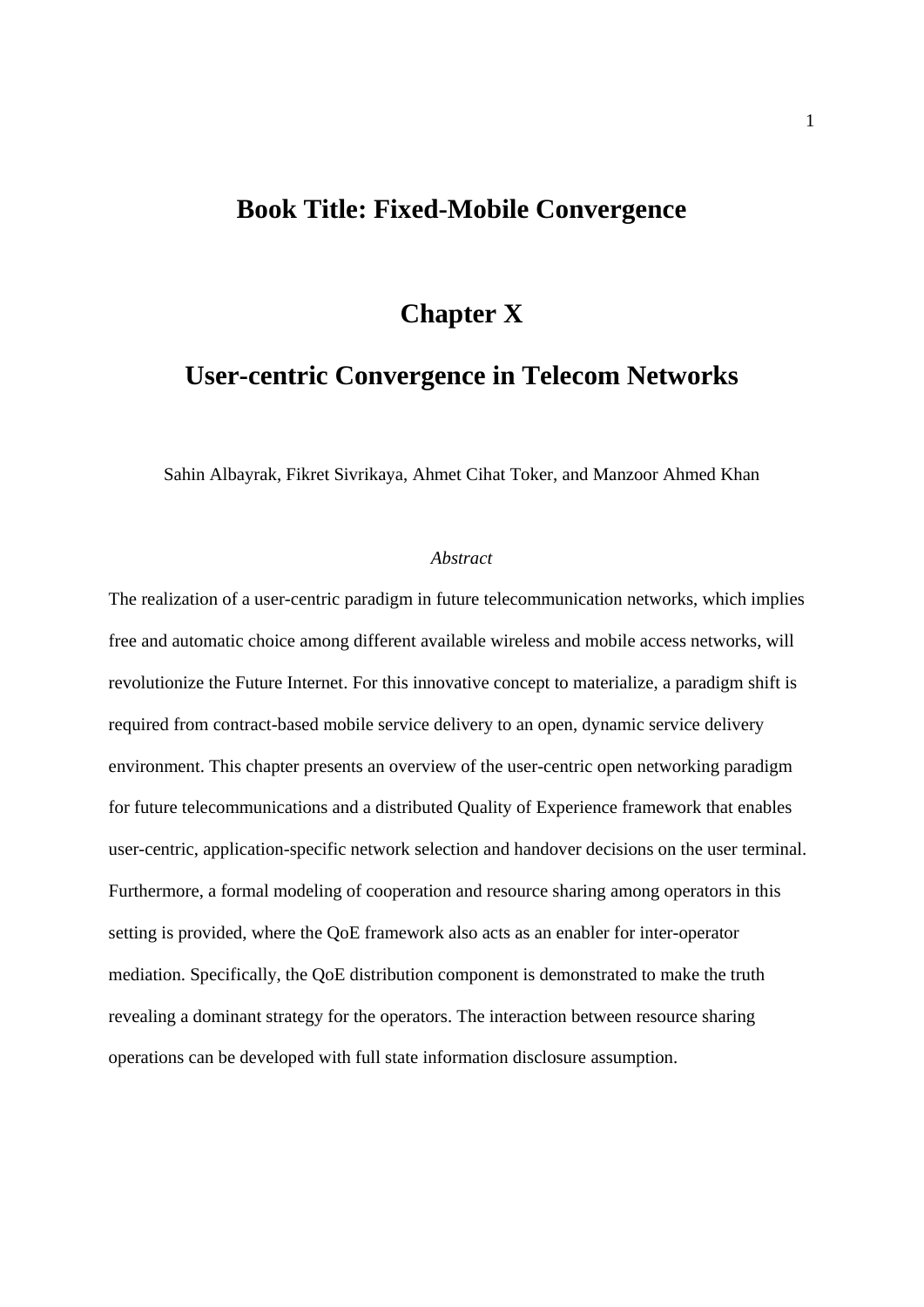# **Table of Contents**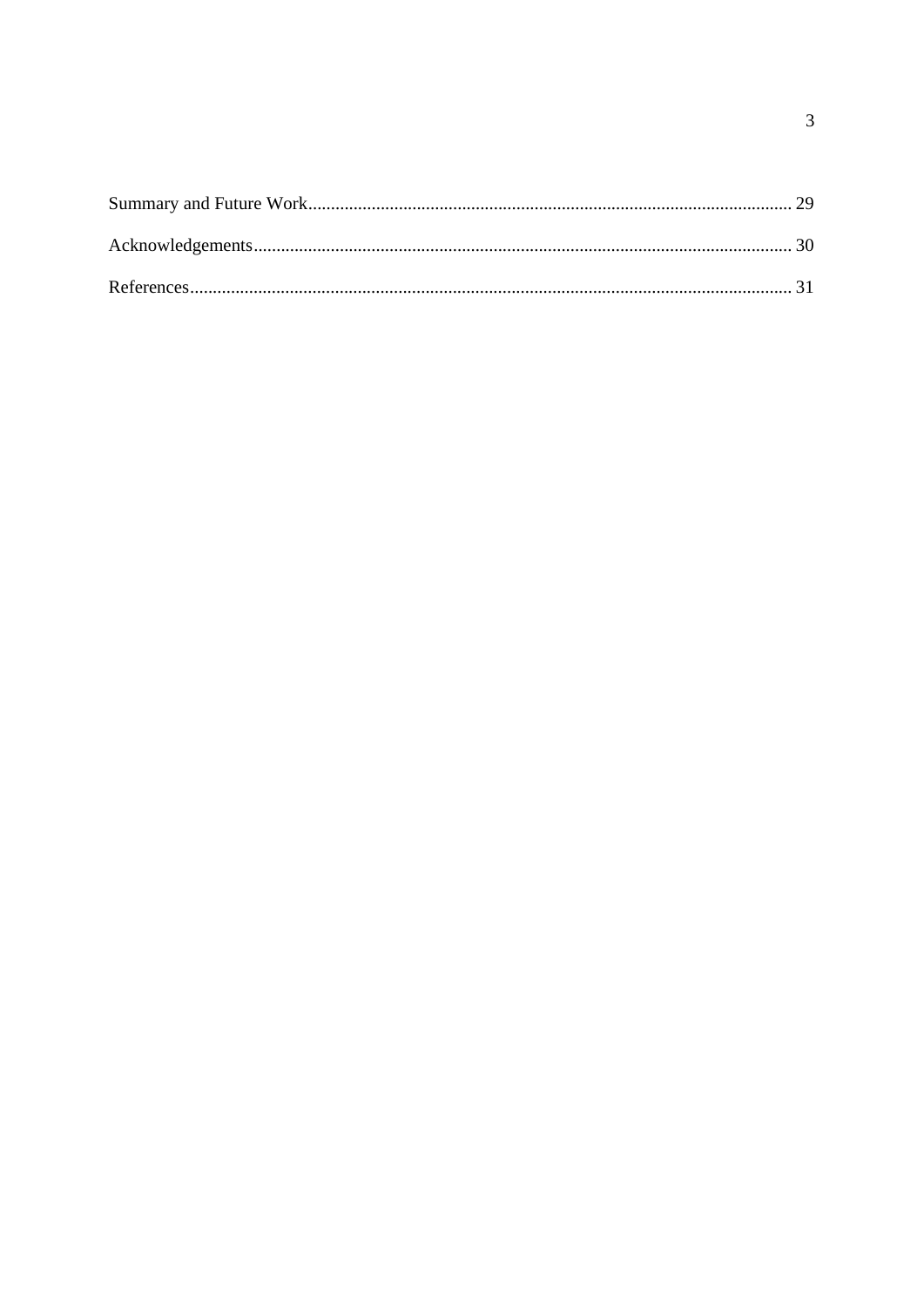#### **Introduction**

The business models of telecommunication operators have traditionally been based on the concept of the so called "closed garden": they operate strictly closed infrastructures and base their revenue-generating models on their capacity to retain a set of customers and effectively establish technological and economical barriers to prevent or discourage users from being able to utilize services and resources offered by other operators. After the initial monopoly-like era, an increasing number of (real and virtual) network operators have been observed on the market in most countries. Users benefit from the resulting competition by having a much wider spectrum of choices for more competitive prices.



Figure 1. Past and current networking paradigm in the telecom world.

On the other hand, current practices in the telecommunication business still tie the users to a single operator even though the number of players in the market has long been growing. The users tend to manually combine their subscriptions to multiple operators in order to take simultaneous advantage of their different offers that are suited for a variety of services, as illustrated in Figure 1. For example, a user might hold two SIM cards / phones from two distinct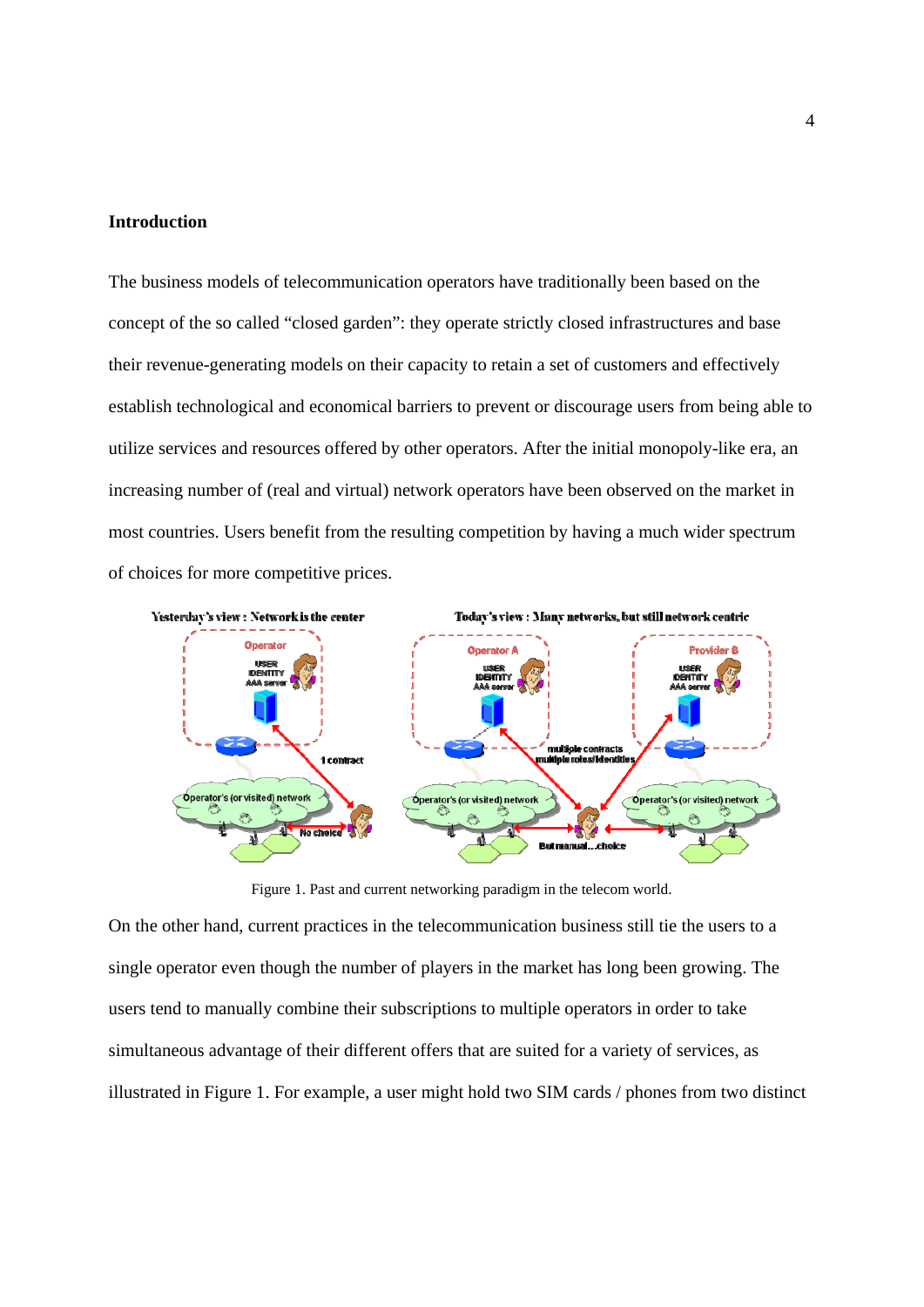operators, one of which provides a flat rate national calling plan while the other provides low cost, high quality international calling with pay as you go option. Extending this example to a case where there is a large number of operators with a multitude of service options and offers in future all-IP telecommunication networks, manual handling of such multi-operator service combinations is clearly tedious and impractical for the user.

#### **User-centric Networking Paradigm**

In its most generic sense, the *user-centric* view in telecommunications considers that the users are free from subscription to any one network operator and can instead dynamically choose the most suitable transport infrastructure from the available network providers for their terminal and application requirements [1]. In this approach the decision of interface selection is delegated to the mobile terminal enabling end-users to exploit the best available characteristics of different network technologies and network providers, with the objective of increased satisfaction. The generic term *satisfaction* can be interpreted in different ways, where a natural interpretation would be obtaining a high Quality of Service (QoS) for the lowest price. In order to more accurately express the user experience in telecommunications, the term QoS has been extended to include more subjective and also application-specific measures beyond traditional technical parameters, giving rise to the Quality of Experience (QoE) concept. We will elaborate this in greater detail in the following sections.

The PERIMETER project [2], funded by the European Union under the Framework Program 7 (FP7), has been investigating such user-centric networking paradigm for future telecommunication networks, where the users not only make network selection decisions based on their local QoE evaluation but also share their *QoE evaluations* among each other for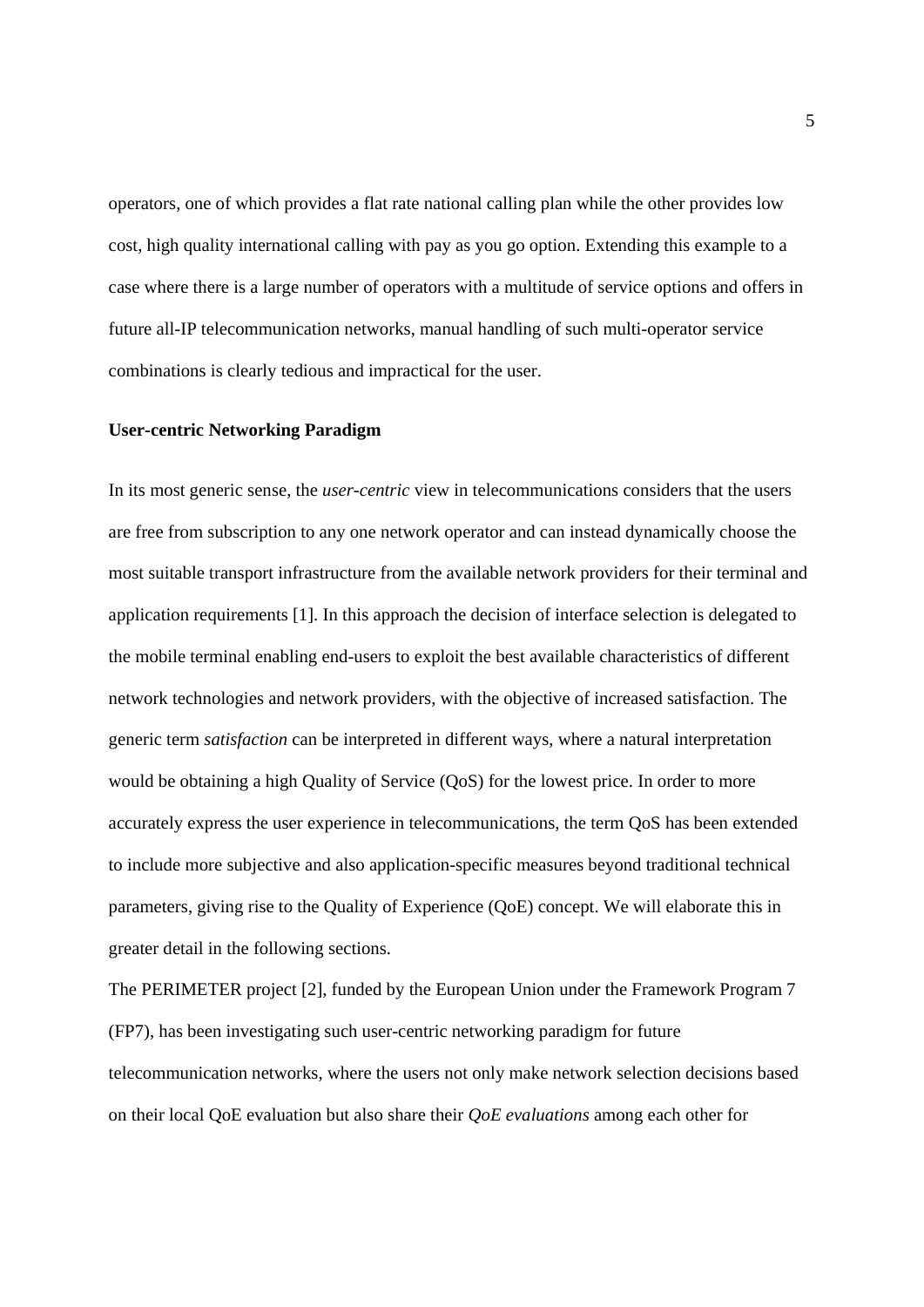increased efficiency and accuracy in network selection, as depicted in Figure 2. This section provides a high-level view of a distributed QoE framework, as introduced by the PERIMETER project, for user-centric network selection and seamless mobility in future telecom networks. The focus is kept on the exploitation of QoE at a conceptual level, while keeping the technical details and implementation issues, e.g. the distributed storage of QoE reports, out of the scope of this section.



Figure 2. Future user-centric networking paradigm based on a QoE framework.

# *Quality of Experience*

Quality of Experience (QoE) reflects the collective effect of service performances that determines the degree of satisfaction of the end-user, e.g. what user really perceives in terms of usability, accessibility, retainability and integrity of the service. Until now, seamless communications is mostly based on technical network Quality of Service (QoS) parameters, but a true end-user view of QoS is needed to link between QoS and QoE. While existing 3GPP or IETF specifications describe procedures for QoS negotiation, signaling and resource reservation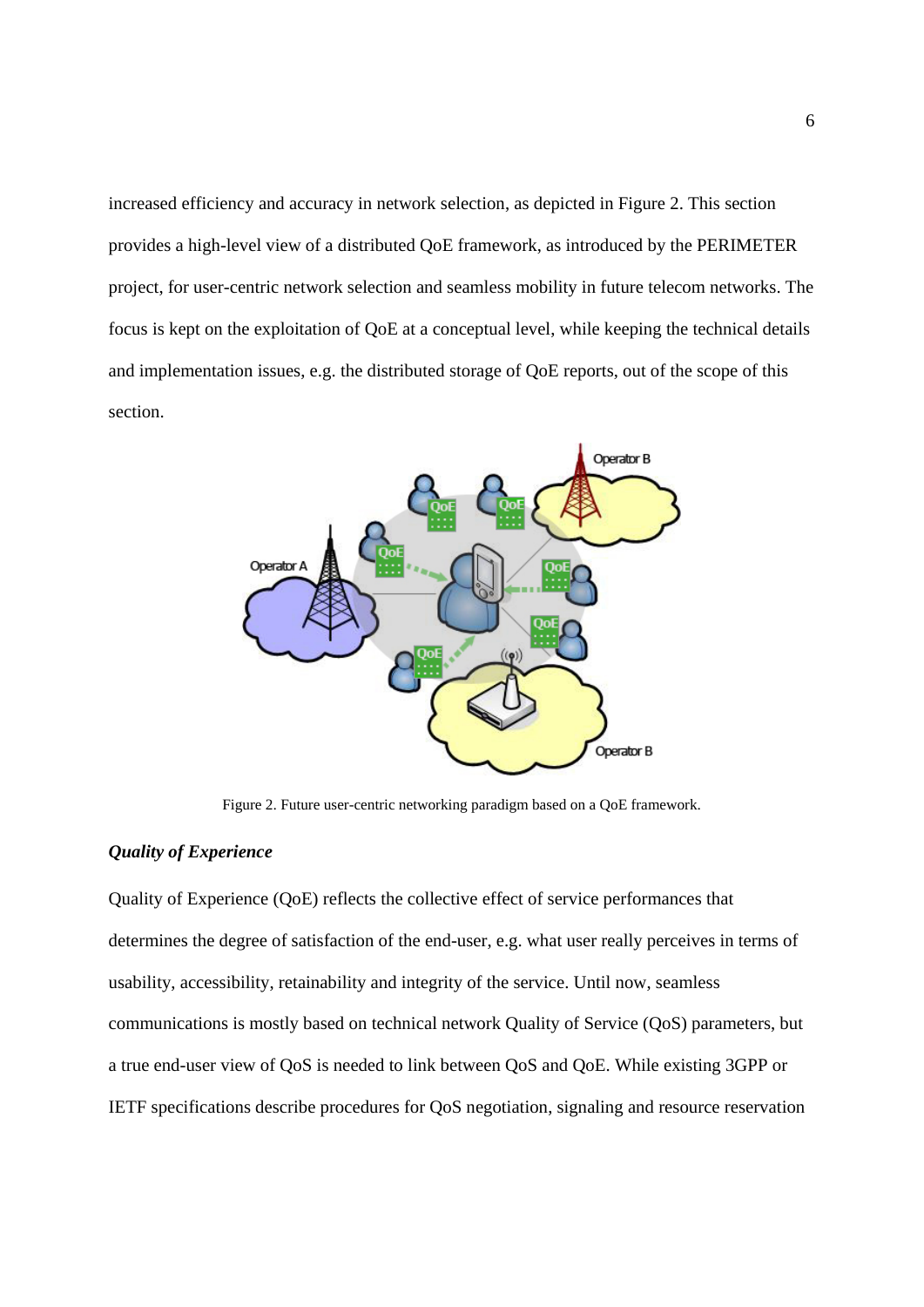for multimedia applications, such as audio/video communication and multimedia messaging, support for more advanced services, involving interactive applications with diverse and interdependent media components, is not specifically addressed. Such innovative applications, likely to be offered by 3rd party application providers and not the operators, include collaborative virtual environments, smart home applications and networked games. Additionally, although the QoS parameters required by multimedia applications are well known, there is no standard QoS specification enabling to deploy the underlying mechanisms in accordance with the application QoS needs.

For Future Internet to succeed and to gain wide acceptance of innovative applications and service, not only QoS objectives but also QoE have to be met. Perceived quality problems might lead to acceptance problems, especially if money is involved. For this reason, the subjective quality perceived by the user has to be linked to the objective, measurable quality, which is expressed in application and network performance parameters resulting in QoE. Feedback between these entities is a prerequisite for covering the user's perception of quality. There is no standard yet on evaluating and expressing Quality of Experience (QoE) in a general context. However, there have been recommendation documents or publications that suggest mainly application-specific QoE metrics, objectives, and considerations. Among those, the Technical Report 126 of the DSL Forum (Digital Subscriber Line Forum) is a good source of information on QoE for three basic services composing the so-called triple play services. Regardless of the specific service context, there are some common factors that have a major influence on the user quality of experience:

• **End user devices** such as an iPhone, Android G1/G2 phone, Blackberry Handset or laptop with a 3G Modem). Various device characteristics, e.g. CPU, memory, screen size, may have

7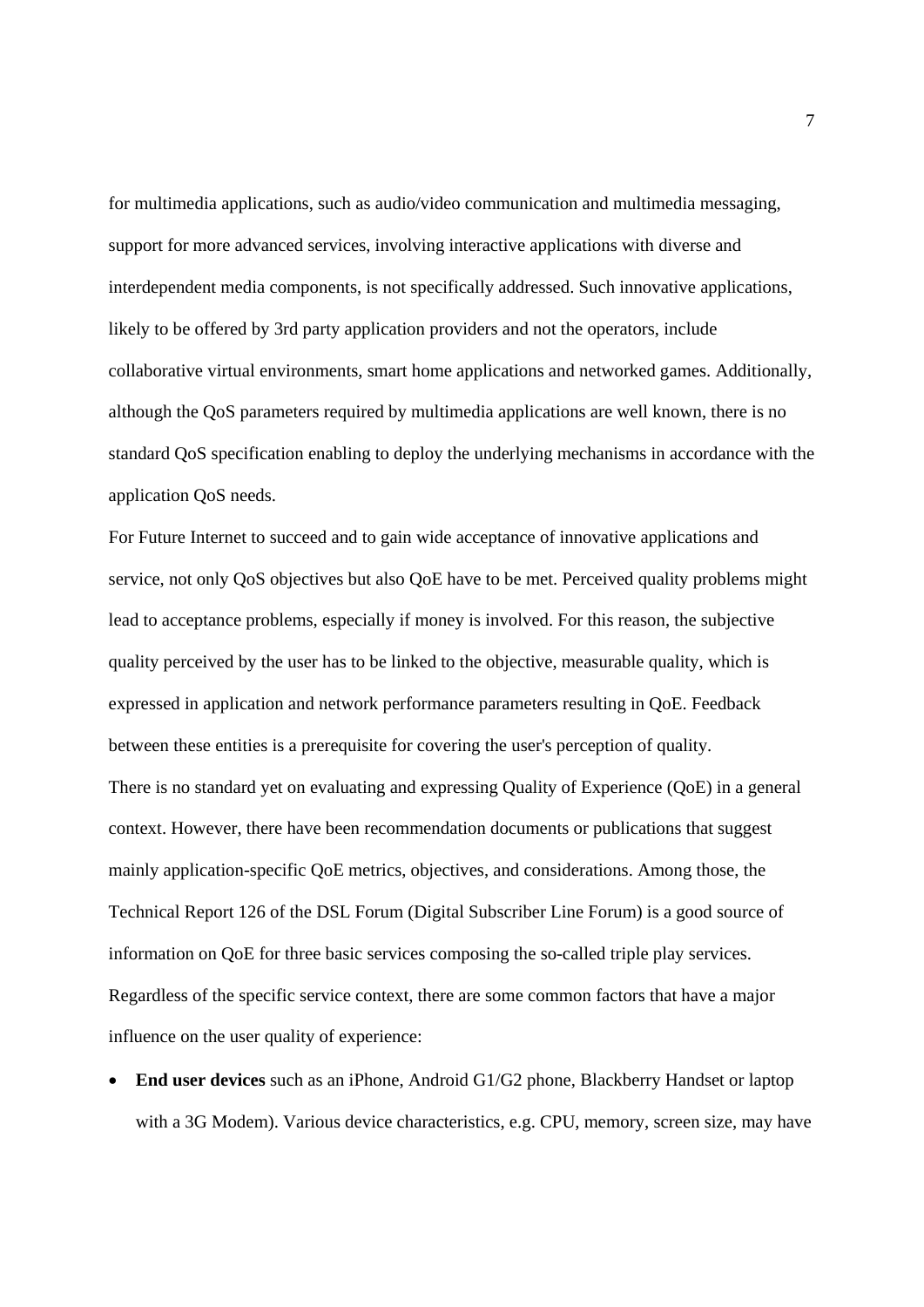a significant influence on the user quality of experience. It is also useful for service providers to know those aspects in order to maximize QoE.

- The application running on the terminal is of paramount importance, determining the actual network requirements for a satisfactory QoE level.
- **Radio network** of the operator is usually the bottleneck in terms of capacity, coverage, and mobility aspects, and hence can greatly influence QoE.
- **Operator's application servers** can also have an effect on QoE. Content servers, various gateways, MMSC (Multimedia Messaging Service Center), and streaming servers are typical examples of serving entities. The connection of these servers and their amount on the network might impact QoE as well.
- **Price & billing** is one of the major factors in determining the user satisfaction level for most user groups, therefore could be regarded as part of the QoE specification. High prices for services or billing errors can negatively influence a subscriber's QoE.
- **Network security** has also a big influence on QoE, with the major issues of data hacking attempts or malicious software. QoE can greatly drop when subscribers do not feel that the network is secure.
- **Privacy** is an increasingly common concern in today's digital society. Users would like to ensure that their identity, communications, and digital actions are well preserved from being exposed or misused by unauthorized parties. Therefore privacy is an important aspect of QoE specification for most services.
- **Core network** components, though not visible directly to subscribers, also have a strong effect on the end-to-end service quality experienced by the user. The core network can affect subscribers' QoE by affecting connection aspects, such as latency, security, and privacy.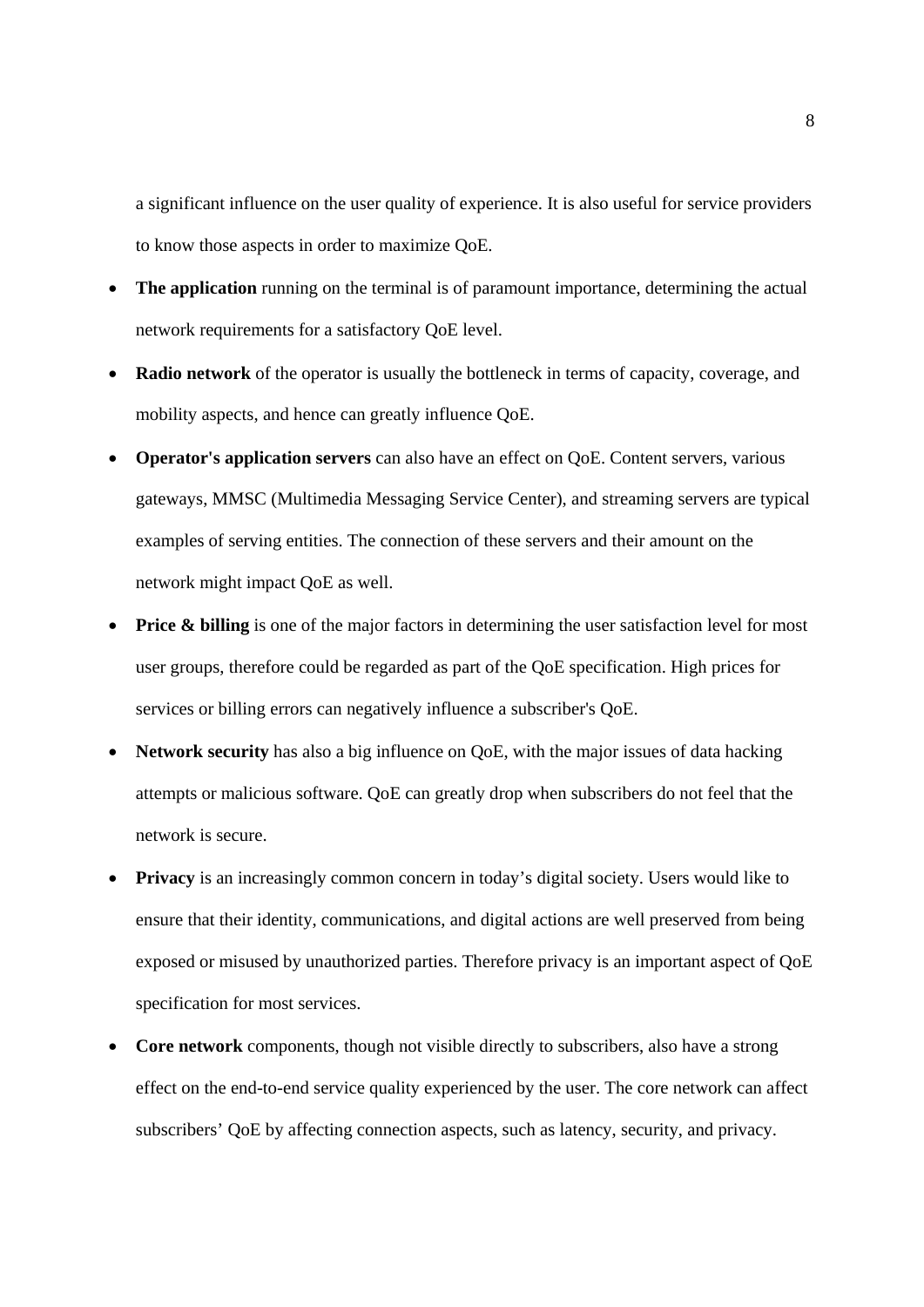#### *QoE Aggregation and Exploitation*

This section presents a partial view on our QoE framework proposed within the PERIMETER project. The aim is not to present a complete picture on the assessment and utilization of QoE, but to set a basis for the second part of the chapter where cooperation and resource sharing among operators is investigated, with this QoE framework acting as an enabler for inter-operator mediation. Figure 3 depicts a local level view of the PERIMETER middleware running on the user terminal, which is responsible for acquiring, processing, and exploiting the QoE related information.



Figure 3. Evaluation and exploitation of the Quality of Experience data in PERIMETER.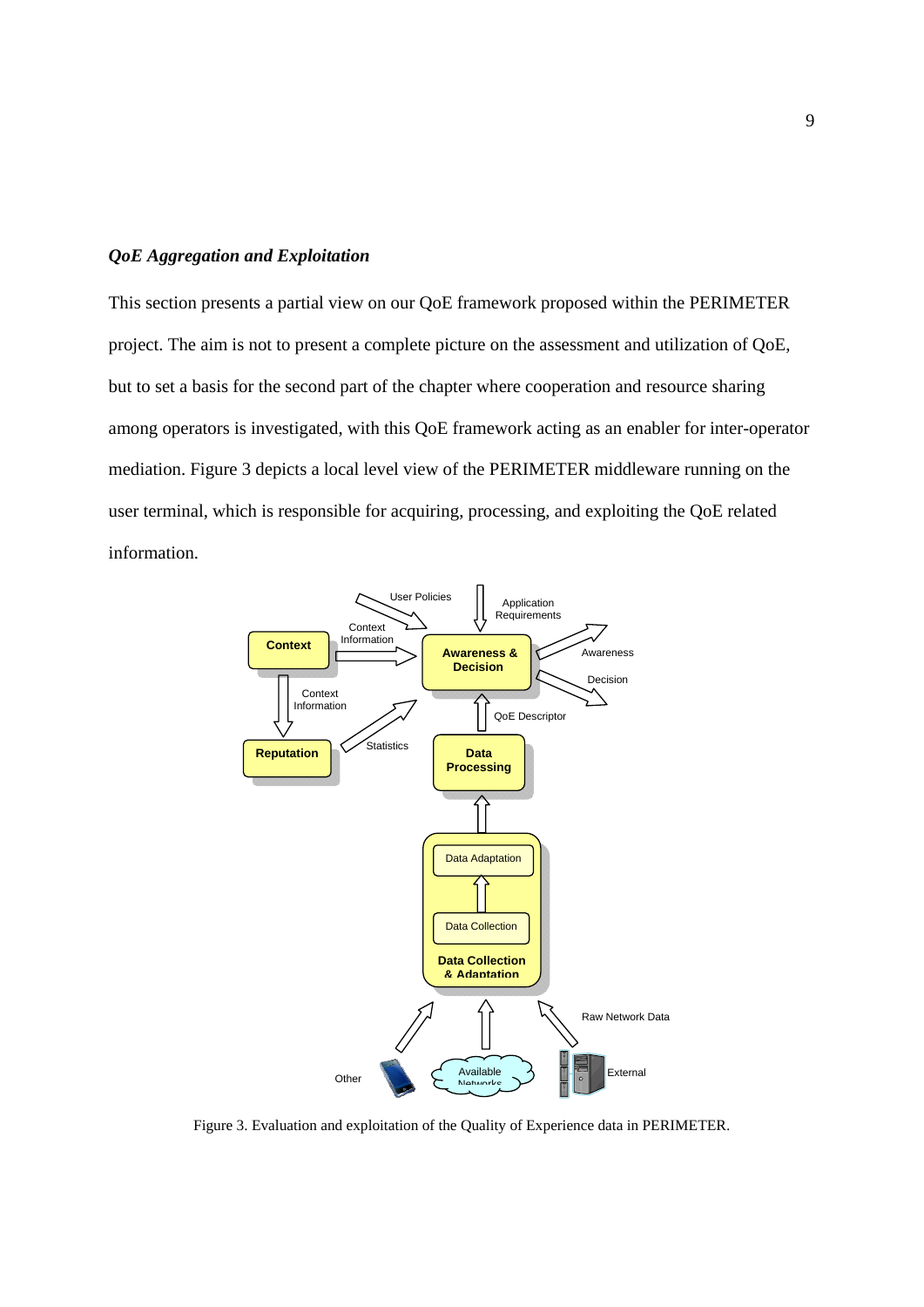#### *Data Network Processor*

In order to make user-centric decisions and share user experiences based on the quality of experience, a software entity must first evaluate and quantify QoE for a given set of inputs including the network interface and the application running on the user terminal. Named as the *Data Network Processor* (DNP), this entity is responsible for calculating, from network performance measurements, user's context information and user's feedback, a *QoE descriptor* (QoED). This QoED will be used to take a handover action based on user's policies. The main responsibility of the DNP is generating QoED reports. Each QoED item is an aggregate and synthetic description of the quality of the user's experience. It consists of a set of key parameters that summarize the quality of service from a user's point of view:

- Mean Opinion Score (MOS) for different types of applications
- Cost rating
- Security rating
- Energy saving issues

Once the QoED is calculated, it is uploaded onto a distributed *knowledge base*, which is a peer to peer storage module running on user terminals and on the so called *support nodes* specifically deployed by the operators with the incentive of obtaining user QoE reports more efficiently. The distributed knowledge base (KB) of QoE reports can then be probed with a QoED query (QoEDq) in order to obtain past QoE reports of other users for decision making, as will be described later in more detail. A QoEDq consists of a set of optional parameters that are used to filter network performance and user's context information stored both locally and globally. These filters apply to:

• Network connection, to get performance information and QoED items associated to it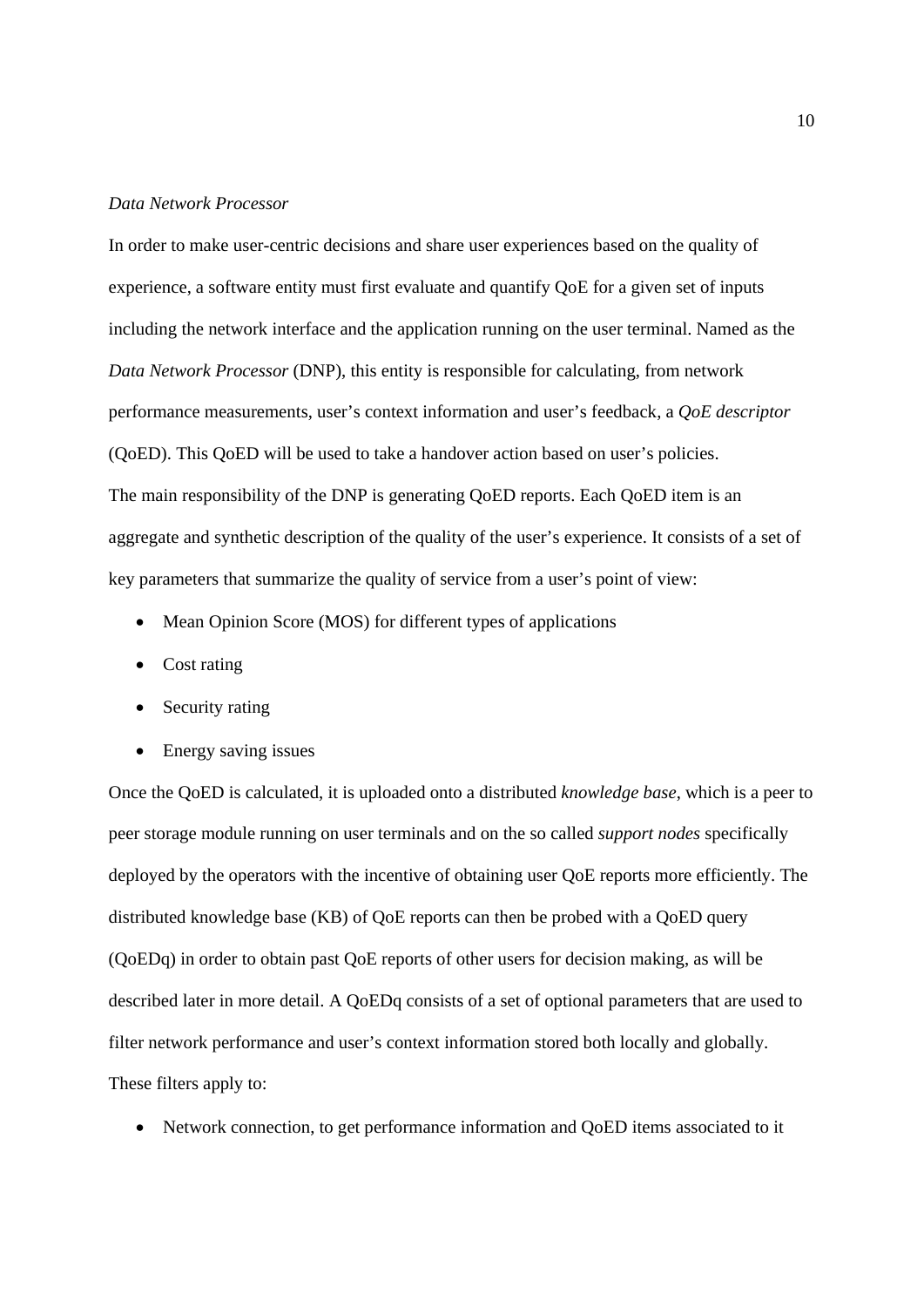- Application information, to get QoED items calculated for applications of the same class
- Geographical location, to get QoED items calculated at the same area
- User's id, to get QoED items calculated by a certain user

A QoEDq item may contain all or just a reduced set of parameters, allowing a wide variety of queries: QoEDs associated to a certain *provider* or a certain *technology*, etc. The calculated QoED items are mainly utilized by the Decision Maker (DM), which will be described in the following section.

The DNP may generate QoED reports in two different ways: (i) Subscription based reports, where a certain component, which acts as a client from the DNP's point of view, subscribes to the reception of QoED reports according to a specific QoEDq. (ii) Unsolicited reports, where the DNP takes the initiative and sends a QoED report to all the components that offer a receiving interface for this type of events. The unsolicited reports are triggered by events that are related to an imminent handover action due to a significant change of network conditions, for example, signal loss. In this case, the QoED specifies the network that triggered the event and the actual user's context description (location, application under use, etc.).

# *Decision Maker*

The Decision Maker (DM) is the entity that makes use of the knowledge gathered by the DNP, user context information, and the preferences entered by the users to take allocation decisions for all the applications running on the terminal. It resides in the Awareness and Decision component of the PERIMETER middleware as shown in Figure 3. The decisions that the DM is responsible for taking are what we call *allocation decisions*, where different applications running on the terminal are allocated to different access networks operated by different network providers. From this perspective the atomic decision is the movement of an application from a certain point of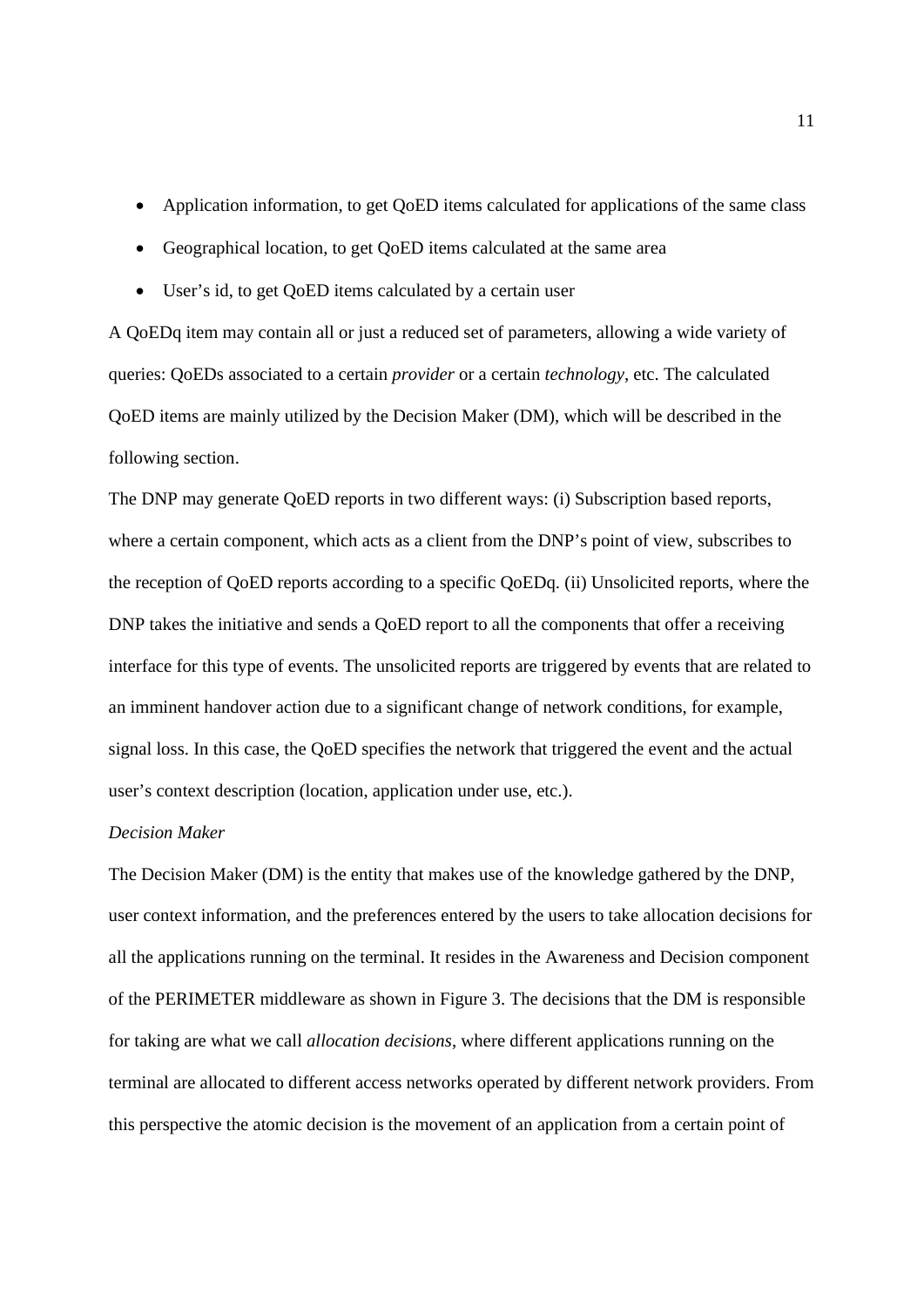attachment (PoA) to another. This decision is made based on local and remote QoE reports, abstracting the network and subjective user satisfaction, context reports, and user preferences. The main purposes of the decision maker can be listed as follows:

- Take allocation decisions on which operator will be chosen for the applications
- Utilize local and remote QoE reports for the decisions
- Utilize context reports for the decisions
- Utilize user preferences for the decisions
- Infer the failure mode that has led to degradation in the OoE

The novel PERIMETER approach, in which users share their experiences, allows novel decision algorithms to be developed. Within this scope, the DM differentiates itself from the state of the art decision mechanism in the following aspects:

- *Failure Mode Inference*: The DM is able to discern the cause of the problem that has led to the degradation in QoE. The degradation can be due to a problem at the application service provider side, core network side, access network side, or at the air interface. This novelty has two advantages. First of all, it minimizes the number of allocations that require handovers, which puts burden on network components, and degrades the OoE even more for their durations. Secondly, the users are not concerned with the actual cause of degradation in the QoE. They have a holistic view of the application and the service agreement. If an application is not running on an operator network properly, they will most likely blame the network operator, and give a bad MOS input. Thus there is an incentive for the operators to select decision mechanisms that are able to discern the causes of the connection problems. This information can also be used for network optimization purposes.
- *Reasoning*: The fact that users will be exchanging information about subjective measures on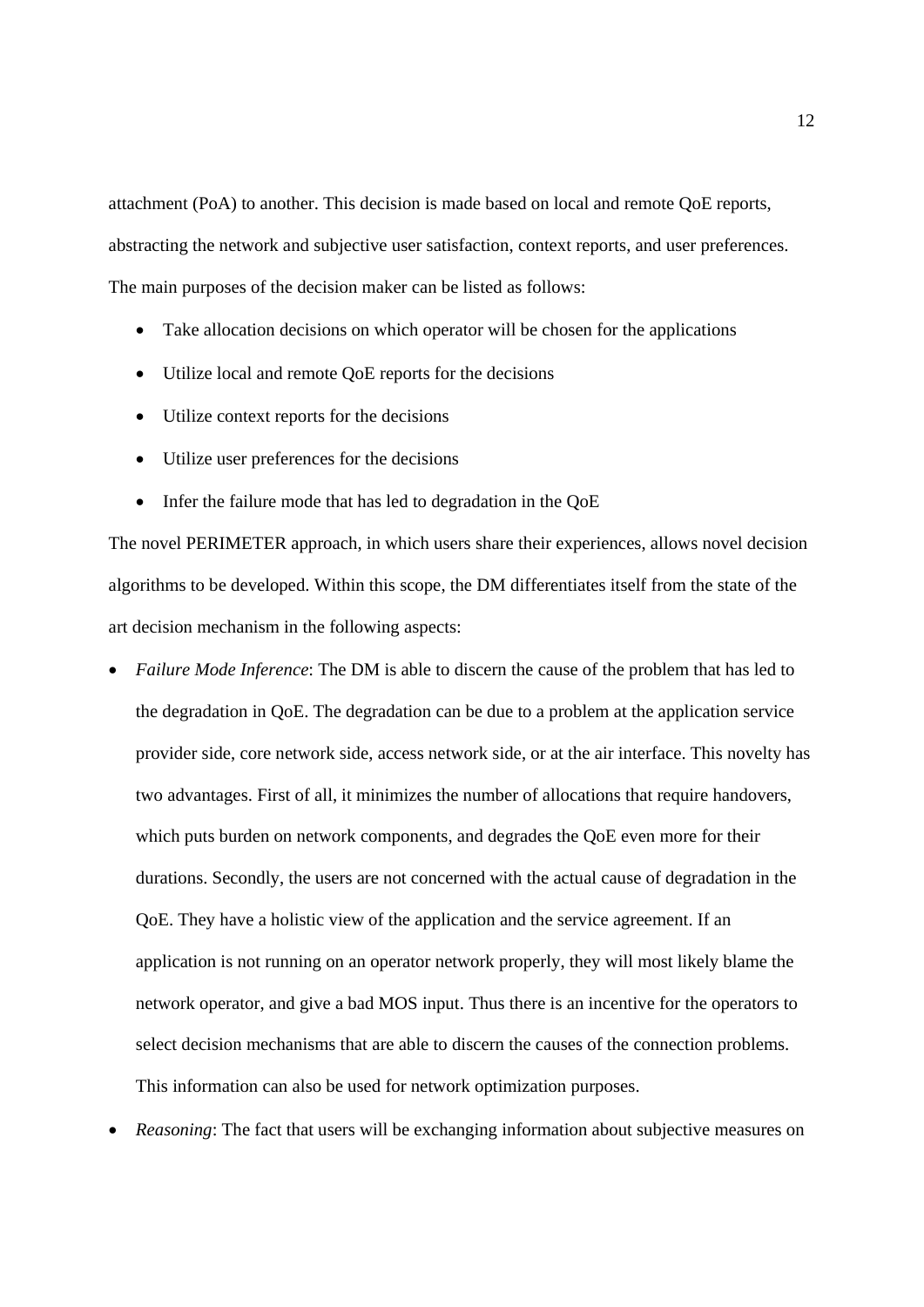their applications requires a common understanding and agreement on the concepts that make up these subjective measures. This necessitates semantic information to be embedded in the stored information. Reasoning algorithms will be used for taking Failure Mode Inference and taking the appropriate decisions based on the inferred failure mode.

• *Distributed Probing*: Thanks to the PERIMETER middleware, a distributed database of network performance data as experienced from different locations is available. This allows a practical implementation of the distributed probing of the network. This approach is used for Failure Mode Inference at the first stage, but it will be investigated for further utilization purposes that may benefit the network operators as well.



Figure 4. Different modes of failure in a multi-operator, multi-access-technology environment. The decision maker requests a set of remote QoE reports, which are used to calculate a description map, a mathematical representation of the received reports. These description maps are compared with previously calculated description maps, called *failure profiles,* which are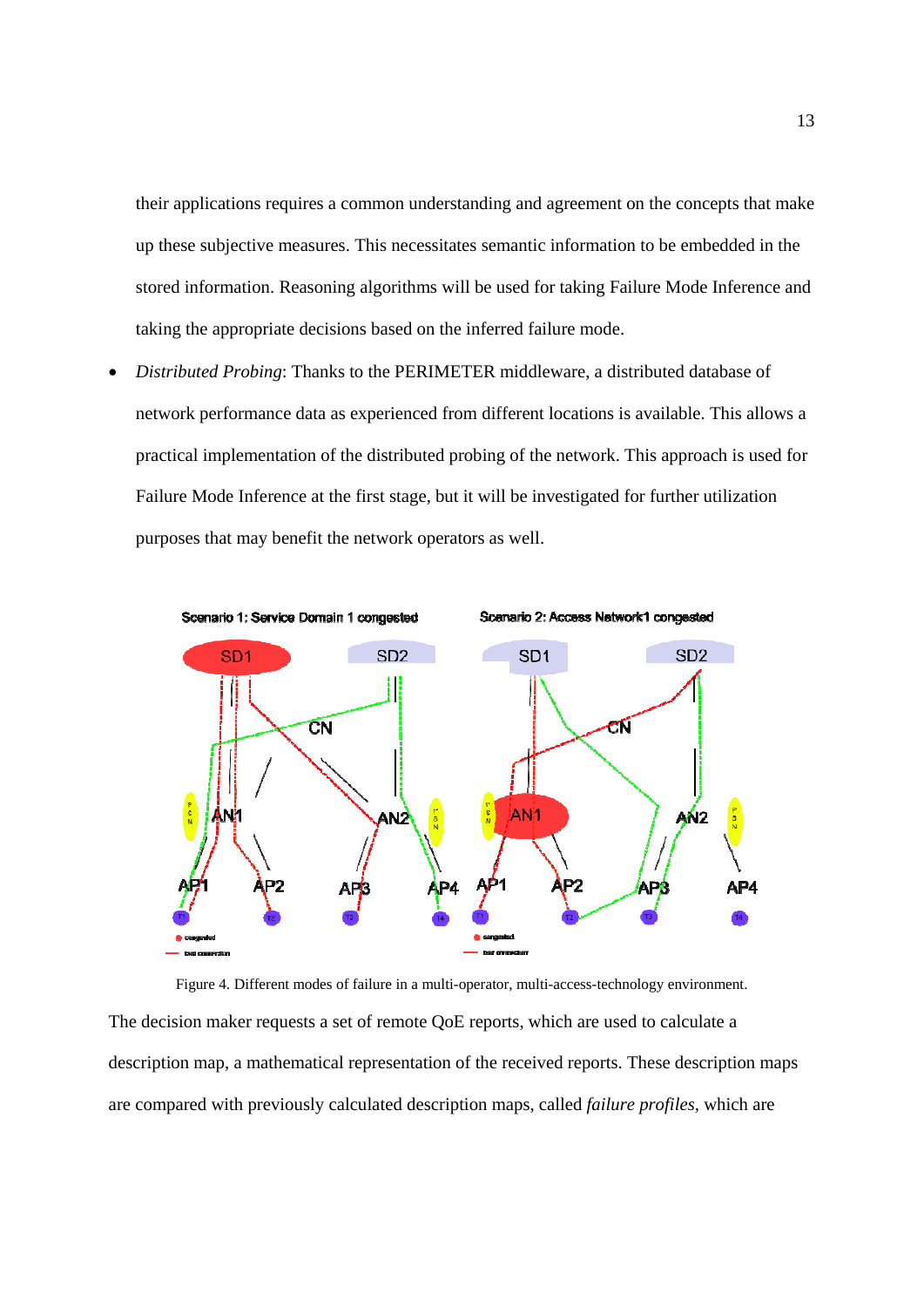stored in the KB. Each failure profile reflects a specific failure in some part or multiple parts of the network. The comparison of user reports (also called samples) with the failure profiles is based on the assumption that users connected via the same Access Point share the same or at least parts of the route to a certain service and thus experience similar problems accessing their service or using a specific application.

In order to deduce which part of the network is affected by impairments (e.g. congestion), those specific QoE reports must be selected that complement the view on the network. The process of selecting the most useful QoE reports and deducing possible network problems is facilitated by ontological reasoning and rule-based reasoning. The outcome of the reasoning process in the failure mode inference (FMI) component is either that a failure in a specific part of the network could be deduced (in the Access Network (AN), the Core Network (CN) or in the Service Domain (SD)) or the cause for impairments might remain unsolved. This is done by naïve Bayesian Network type of inference. Specifically, summary statistics obtained using the QoE reports generated by different sub groups of users are compared with failure profiles in order to find the source of network failure. Following this procedure, a second inference process called *AllocationDecision* is started to deduce how to react to the deduced network failure. Again remote QoE reports may be requested to provide the inference algorithm with information on network performance, this time focusing on the best allocation of applications considering the result of the previous process.

In user-centric networks, the users' freedom to switch operators in real time and the availability of a distributed knowledge base that stores individual QoE reports will naturally have significant implications on the network operators as well. In the remainder on this chapter, we focus on this perspective and study the interaction among operators in such a setting.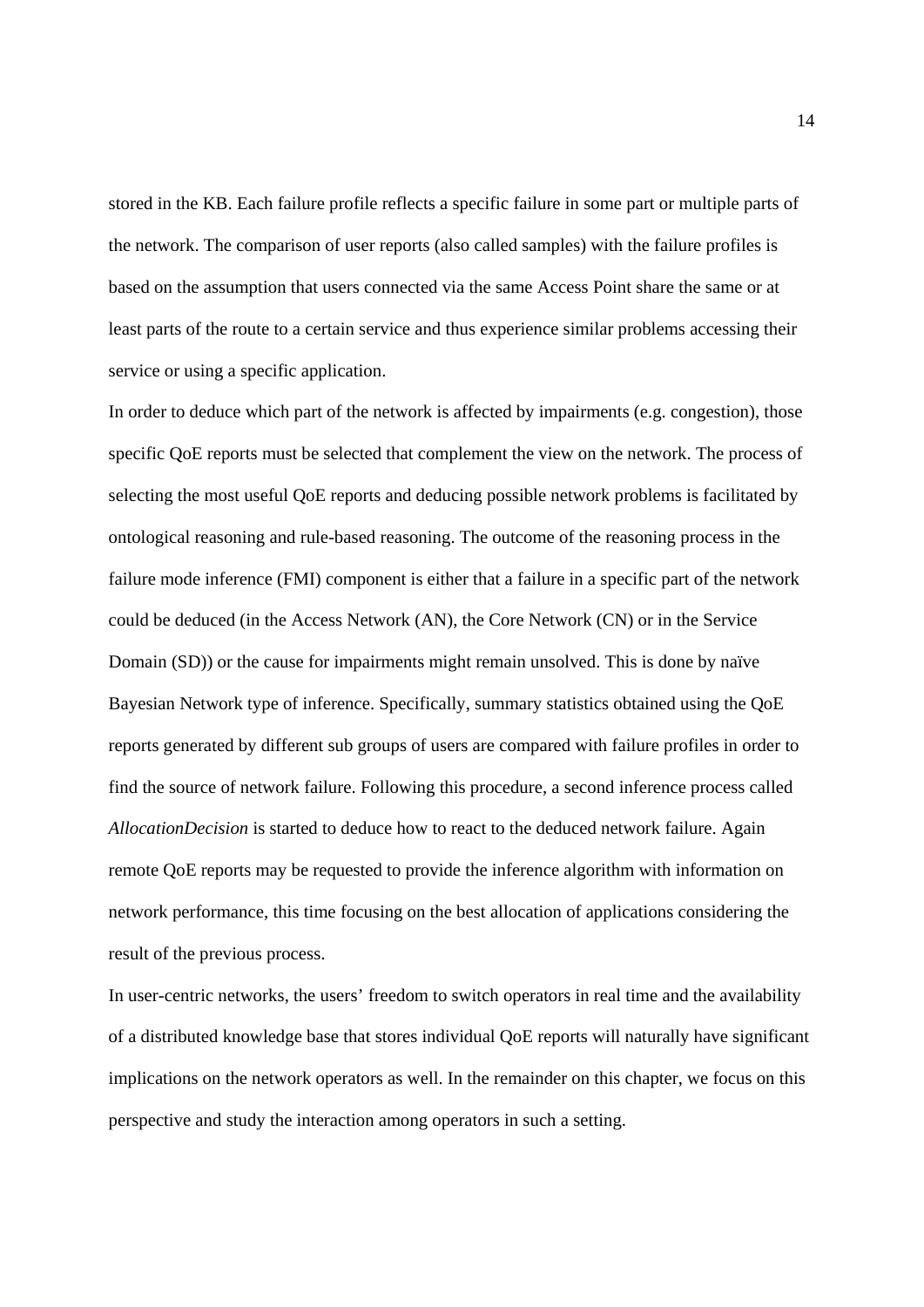# **Convergence from the Network Operator Perspective**

Telecommunication network management practices are strongly rooted in the monopolistic telecom operators. The liberalization of the operators has only changed the landscape in a way that there were multiple closed operators rather than one closed operator. As a result they are usually centrally managed, poorly integrated with outside components, and strictly isolated from external access. On the other hand the IP world has been about internetworking from its conception on (hence the name IP, Internetworking Protocol). Furthermore the exposure of users to the prolific Internet services means that similar service models will have to be provided by the next generation telecom networks. The clash between these two opposite approaches poses important challenges for network operators. This is due to the fundamental risk associated with their networks turning into mere bit-pipes. In order for future telecom networks to be economically viable, they should provide similar user experience with Internet services, albeit in a more managed and reliable manner.

There lies the grand challenge of the so-called Telco 2.0 operators. The operators have to offer even more data intensive applications on their networks to make their operations profitable. This comes in a time, when the increasing data traffic is starting to hurt user experience, and pose itself as the biggest risk facing the operators [8].

#### *Motivation*

The increase in the demand for more networking resources is evident from the discussions above. There are three strategies that the network operators and broadband service providers can follow under these circumstances: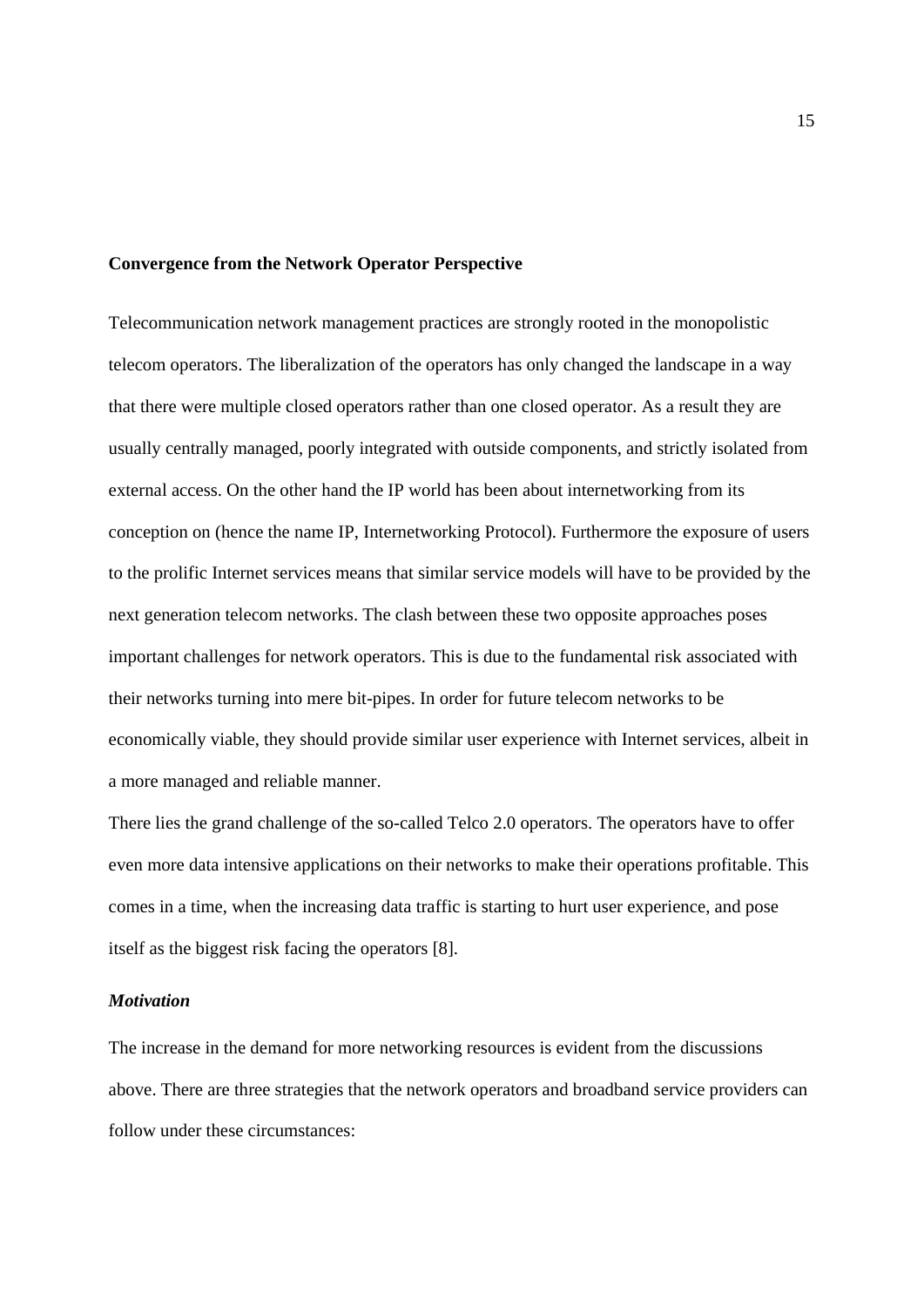#### *Capacity expansion*

Most direct method of combating missing capacity is investing directly to infrastructure. This has been the case for most of the operators who flag shipped the adoption of Apple's iPhone, such as AT&T in the United States. In a press release in March 2009 [9], the company announced that its investment for the state of Illinois alone was \$3.3 billion. Industry analysts put the projected capital expenses of the company in the range of \$18 billion and discern it as an industry-wide trend. Clearly, this is a brute-force solution to the problem and can only be extended to the point when the investment costs drive access prices beyond market prices. Even if one assumes that the market would adjust all prices accordingly, the emergence of "Greenfield operators" employing new technologies such as WiMAX, or a possible decrease in revenues due to the falling data traffic mean that this strategy is not sustainable.

#### *Employing untapped networking resources*

The concept of community communication networks goes bask to the mid 90's [10]. The goal of community networks is reducing the investment costs for the most expensive part of the end-toend path in communication networks, the access part. Main idea is to combine access points of end users into a single access network, which is then offered to other foreign users in exchange of a fee, or to new members in exchange of access point. Early incarnations of this idea used wired connections such as cable, fiber, and twisted copper networks [11]. With the ubiquity of wireless access networks, realized by the popularity of 802.11-based wireless LANs, idea has experienced a revival. Companies such as FON [12] are already offering commercial community networks, and free communities are burgeoning in European (Berlin [13], Rome[14], Athens<sup>[15]</sup>) and US (San Francisco [16]) cities employing the 802.11 technology. The 802.16based solutions for lower population density rural environments are also being proposed in the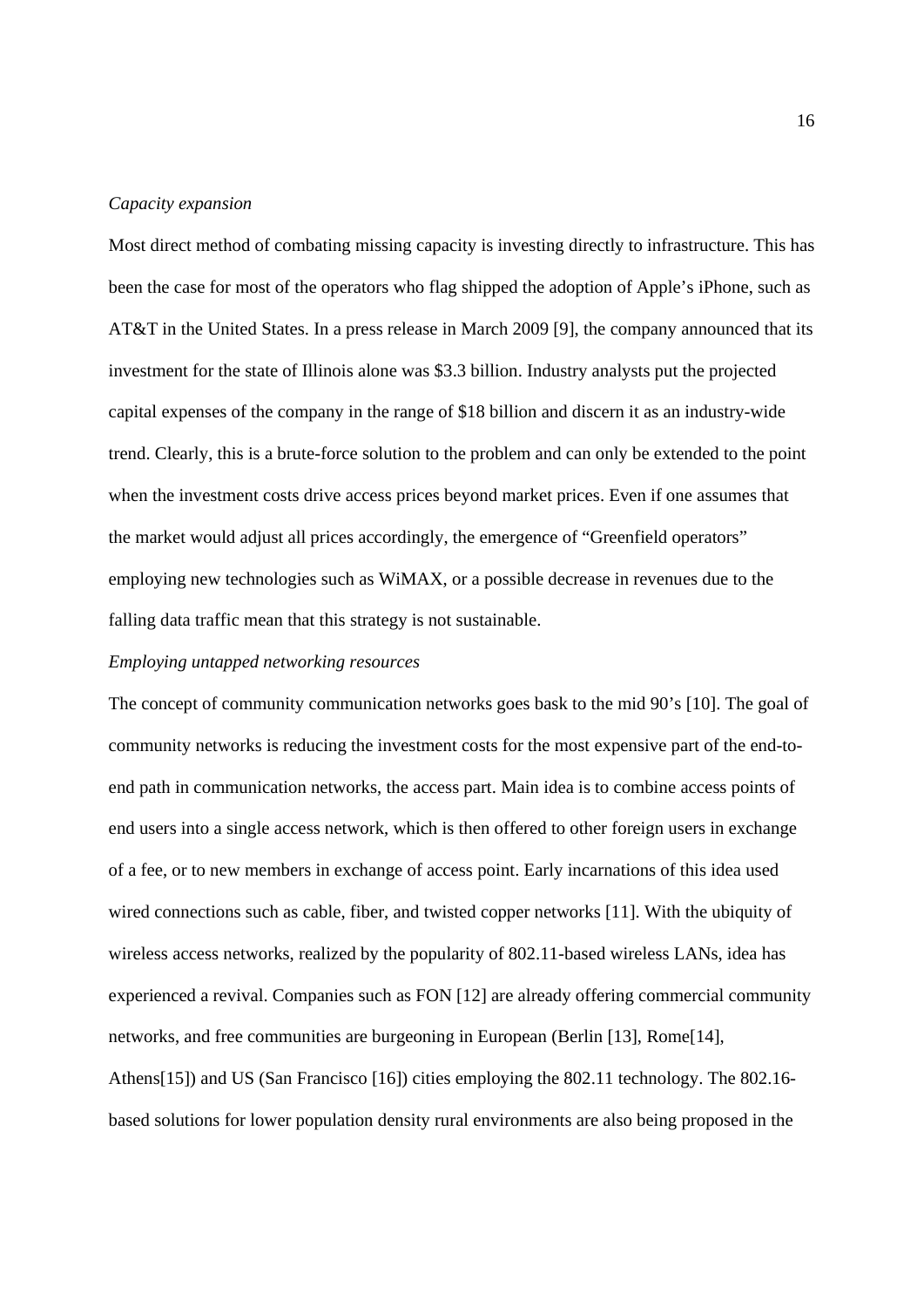literature [17], which is yet to become a reality.

The essential role of the community networks from the perspective of mobile fixed convergence is the opening up of last mile wired connectivity to the wireless domain. This new untapped wireless capacity can be used by the network operators to extend their networking resource pool. In fact, the concept of operator assisted community networks has been developed in the literature for the coexistence of community networks with wireless network operators. It has been shown [7] recently that the co-existence of a community network and a licensed operator is viable, under the condition that community network fees are below a threshold value. Such a scenario can be seen as cooperation between the wired ISP that provides the backhaul connectivity to the wireless operator via the proxy of community network.

#### *Mutual Resource Sharing*

The final strategy that the operators can follow is to establish strategic partnerships with other operators in order to (i) reduce down the investment costs or (ii) make use of trunking gains in the case of asymmetric service demand profiles. The first option involves sharing varying portions of the end-to-end communication network which we investigate further in the coming sections. However, it is worth noting that the agreements of this sort are off-line in nature that can only be reached after long legal and financial investigations by the negotiating parties. In the second scenario, an operator gives access to the users of a cooperating operator. This scenario is only viable when the operators are not competing for the same users. For example one operator might concentrate on rural users, who are rarely in the metropolitan area, and the other on urban users. This scenario can also be extended to the case that these operators are virtual operators who are depending on the services of a third operator that provides the infrastructure. This scenario does not require long legal and financial investigations, and is more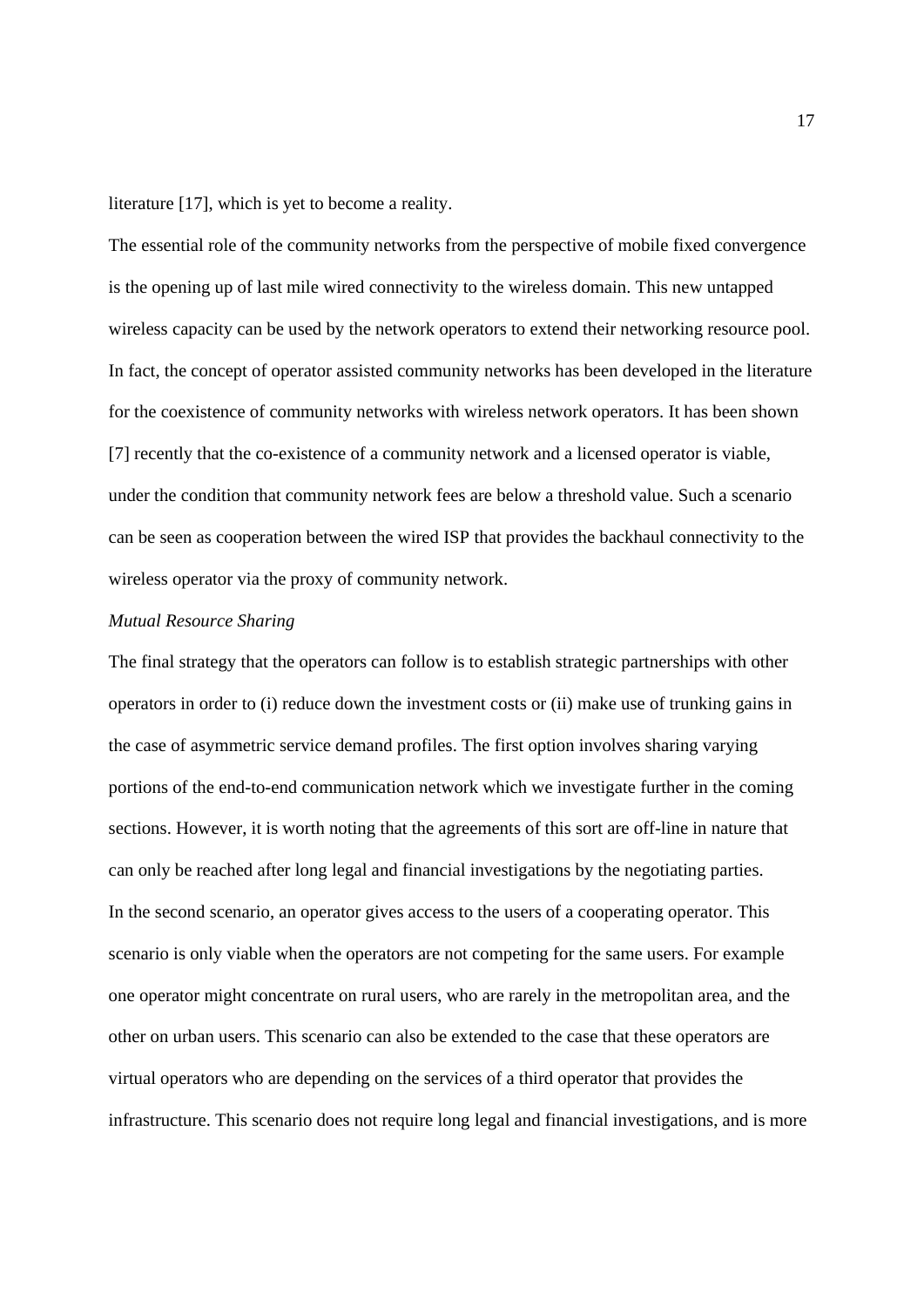dynamic in nature. But there are technological and trust related obstacles that need to be addressed before this can be realized.

We believe that the dynamic resource sharing between two licensed or virtual operators and cooperation between a licensed operator and a wireless community network are of similar nature, and face similar obstacles that we want to address. These main challenges are:

- Lack of analytical solutions to model load balancing,
- Information asymmetry and lack of transparency between different operators.

The dynamic nature of the problem requires analytical solutions available to the operator networks to take "cooperate" / "do not cooperate" decisions. An analytical solution has been provided by Tonguz and Yanmaz [18] for the case of load balancing between two access networks of the same operator. However, this formulation necessitates the availability of access network internal information to both of the cooperating parties. This information transparency and symmetry is not applicable to the multi-operator environment. We formulate the problem of modeling resource sharing between access networks with multi-operator assumptions. Furthermore, we utilize the user-centric networking principle presented earlier in this chapter in order to alleviate the information asymmetry and transparency problem. Finally, we propose a game theoretic framework to be employed in user-centric networking scenario, to model the interaction between network operators.

Before presenting the developed framework, we will first compare our dynamic resource sharing proposal to the other resource sharing approaches in the literature, namely the network sharing and spectrum sharing. We then provide a formal problem formulation, and finally present our framework as a possible solution approach.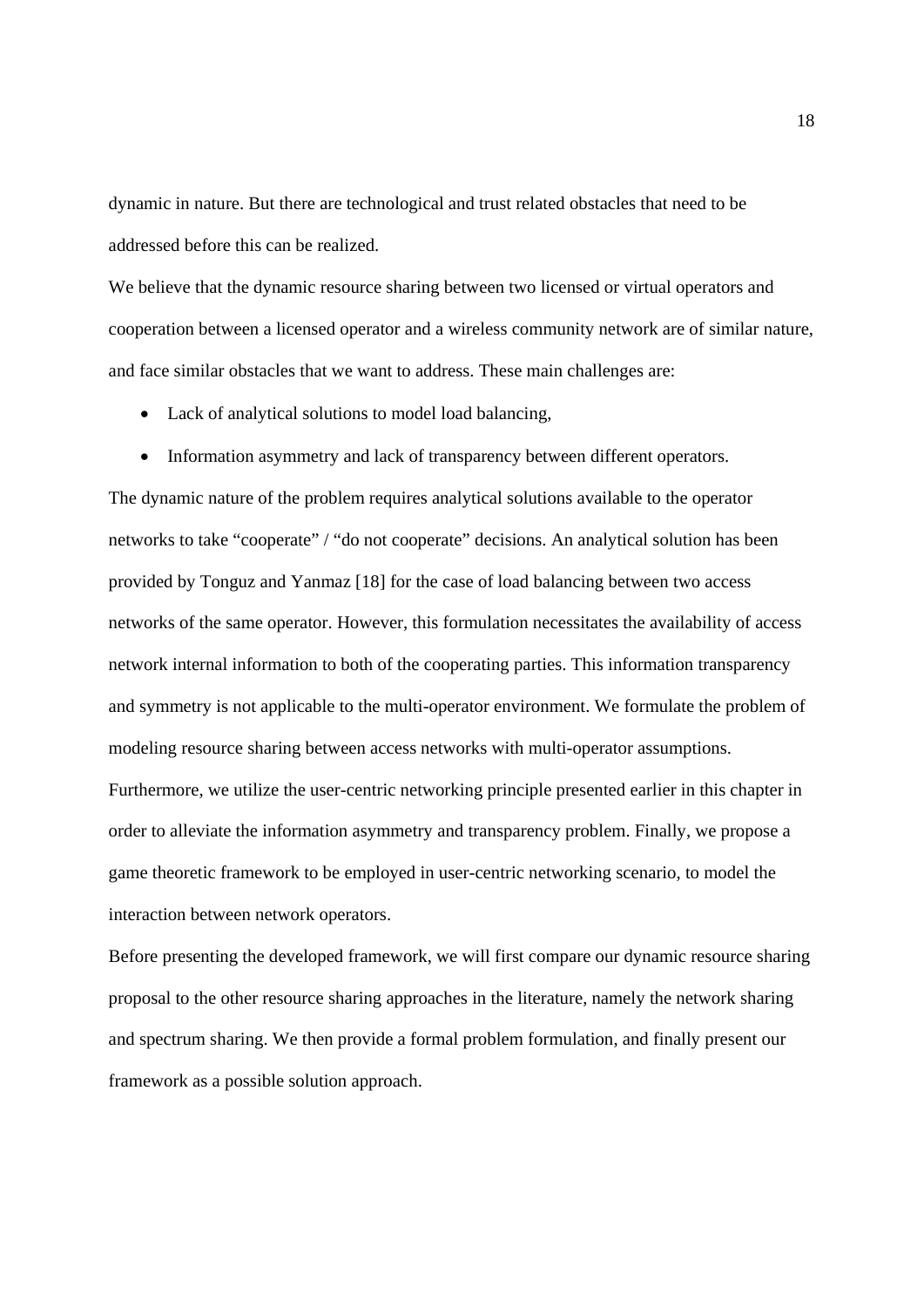#### *Relation to the State-of–the-Art*

The need for more effective usage of networking resources is self evident. Achieving this by sharing resources has been approached in great detail in the scientific literature and is an industry practice.

## *Spectrum Sharing*

We discern different levels of where the network resource sharing can be realized. In the lowest layer, spectrum sharing and cognitive radio techniques aim at intelligently sharing unused spectrum between users and operators. [23] is an excellent survey on these topics. The main difference to our proposal of sharing resources at the network layer is the fact that both cognitive radio and spectrum sharing require new radio technologies, and are not applicable in the short term.

#### *Network sharing*

Network sharing [5][6] is a fairly new industry trend, where operators share varying portions of the access networks to leverage the initial investment and reduce the operation costs of the most expensive part of their networks. Depending on the level of network sharing, the resources shared between operators may involve radio spectrum, backhaul links, and even some network layer links. The main difference to our approach lies in the dynamicity of the sharing agreements.

# *CRRM*

Current wireless telecommunications involve many different radio access technologies, which are specialized for different environments and user contexts. The development as well as the business cycles of these technologies can assure us that they will be available simultaneously for the years to come. *Common Radio Resource Management* (CRRM) [3] is the concept that such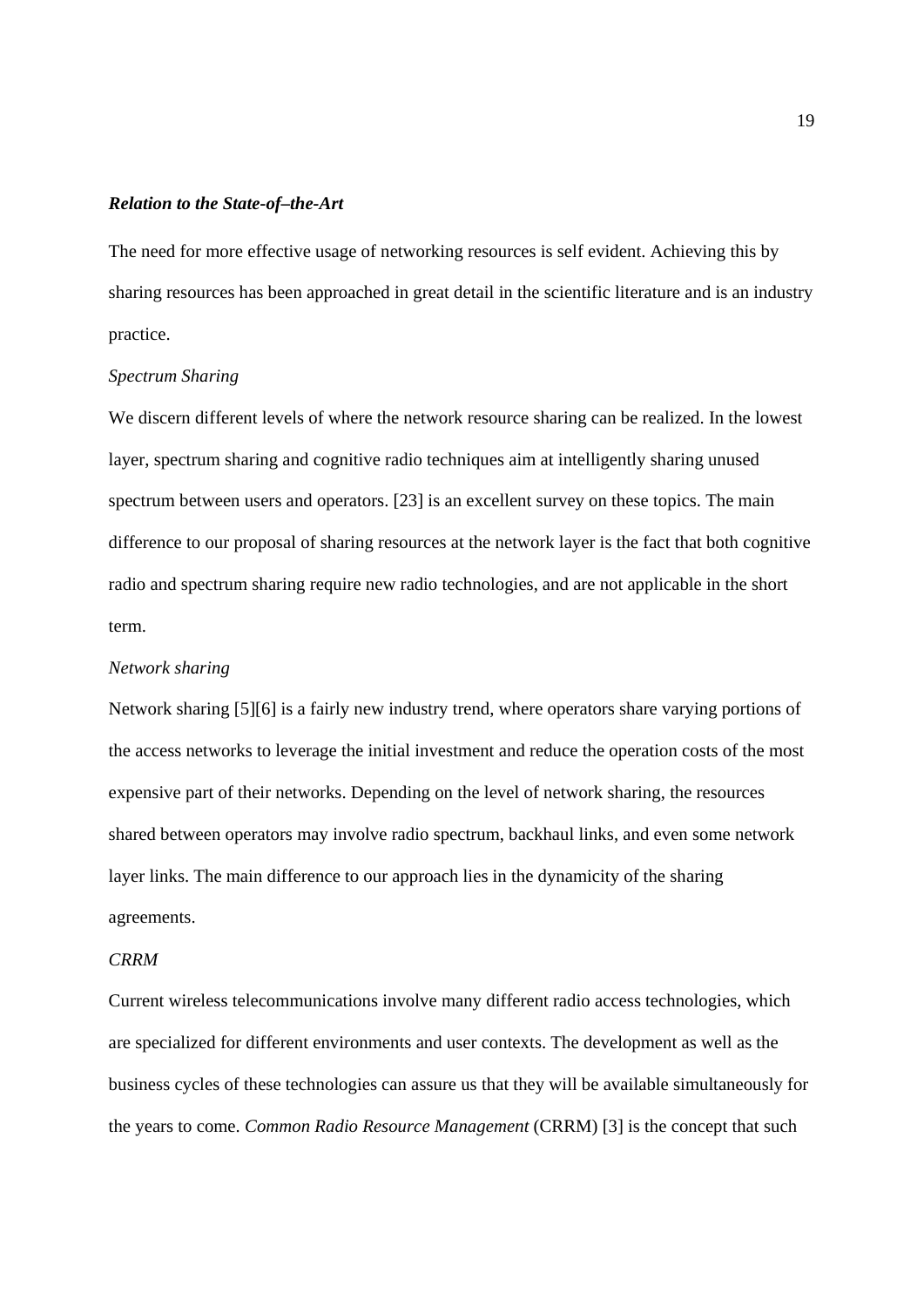multiple radio access technologies (RAT) can be combined in an operator network to diversify the service offer, as well as for making use of trunking gains. Our proposal may be seen as an extension of CRRM methods to multi-operator scenarios.

### *Problem Formulation*

The problem we are addressing is the minimization or avoidance of possible degradation in user perceived quality of experience in an access network as the number of users increases in an open user-centric network environment. In this section, we adhere to the ITU recommendation [19] that relates QoS values to QoE in an exponential manner in order to abstract the QoE assessment level. This relation was defined for voice services, and is being extended for more general data services in the literature [20]. The QoS value we choose is the user experiences in an access network. We therefore make the implicit assumption that the delay in the transport/core network is negligibly small in relation to the access network delay.

The method with which the avoidance or minimization is achieved is by borrowing network layer resources from an access network that belong to another operator (community, virtual or real operator). In a user-centric environment, the operators have to find additional resources, not to degrade the QoE, otherwise the users will be moving away to alternative operators. Therefore the borrowing operator has the incentive to look for additional resources. By making the choice of resource sharing at the network layer, we are making our solution agnostic of the actual mechanism with which resources are shared, which can be realized by allocating explicit spectrum, serving users from the borrowing operator, or by giving backhaul bandwidth. What would be the incentives for the donor operator to lend some of its resources to the borrower? A quick answer would be that if the donor operator is under-utilized at that particular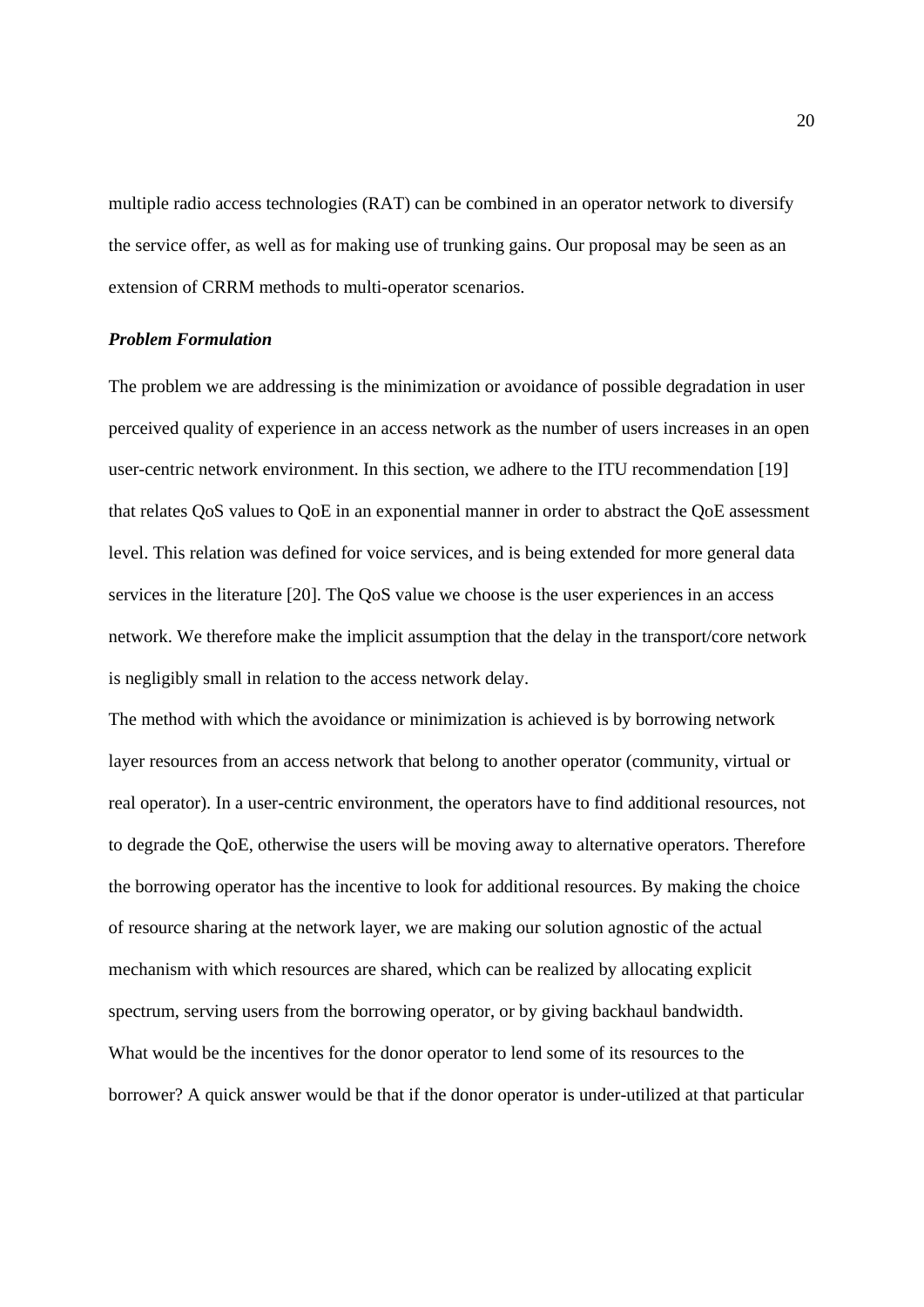point of time, then it could increase its utilization to a point where it still can serve its current users, thereby maximizing its revenues. However, the challenge of user centricity comes from the fact that users can instantaneously decide on the operators they choose. Therefore, the donor operator may choose to ignore the borrowing operator, in an attempt to drive the QoE in the borrowing network down, and gain more users. Therefore the dynamics of the resource sharing between two operators become strategy dependent, and not trivial. We aim to bring all the players, the users, the operators; their resource allocation schemes and strategies under a single framework that makes use of queuing networks, game theory, and mechanism design. The user-centric networking approach makes the aforementioned problem very challenging. However, it is again thanks to this user-centric networking paradigm that this problem is manageable. A key component of the user centric networking is the sharing of user experience through a distributed database, as explained in the first part of this chapter. We assume that this will be an open database, which the users as well as operators will be able to query. We also propose inference methods that can be used by the users, and the operators to overcome the lack of inherent information transparency in the resource sharing problem we described above. In addition to providing information transparency to the players of this complex resource sharing problem, the distributed user experience database also allows mechanism design principles to be applied to the interaction between the donor and borrowing operators. The key intuition here is the following. If an operator knows that its internal state can be inferred to a certain degree of certainty by the other operator, there is an incentive for both operators to tell the truth about the amount of resources they commit, or request. This property is desirable, as with it we are able to formulate and solve the problem without requiring a neutral third party, for which we have provided a solution in [21].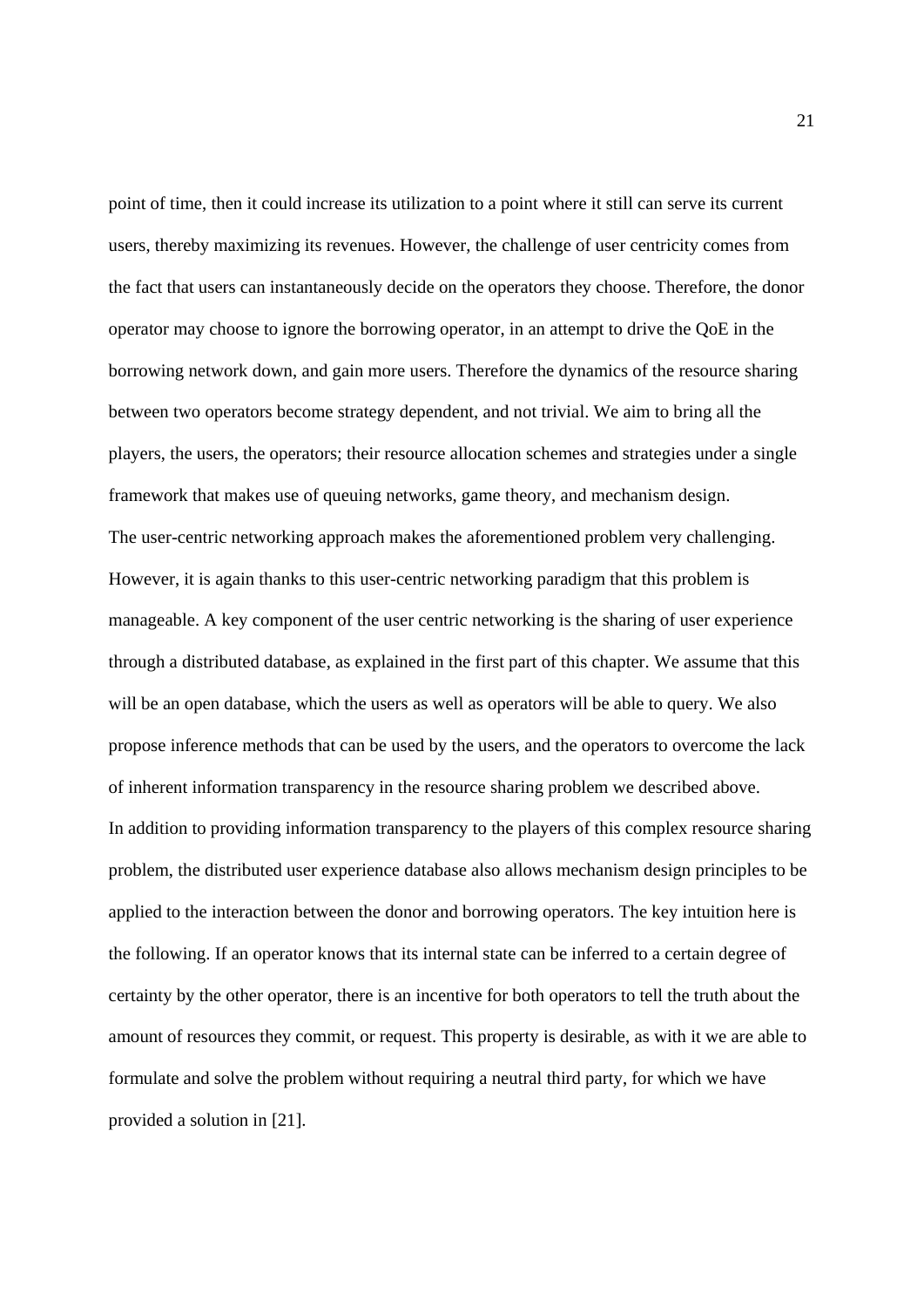#### **User-Centric Networking as an Enabler for Network Operator Cooperation**

In this section we present the queuing and game theory framework we propose to model the inter-operator resource sharing problem in a user centric network environment.

# *Stakeholders*

The players we consider for modeling the resource sharing interaction are the end users and two operators that serve the users at that particular location. Each of these players has different concerns and incentives for participating in the resource sharing interaction. We explore these individually.

For the initial analysis we assume that there is a single application class that the users use. After an application session is created, the users or the agents on their mobile devices choose the operator that maximizes their QoE. We follow a network-controlled approach to mobility management, which means that users do not change their network after their session has been allocated to a certain operator. It is the responsibility of the operators to handover the user sessions between each other in a seamless manner. The users also publish their QoE reports of the operator to an openly accessible database. By publishing their data, in an anonymous form, they also get access to the data of the other users, which they utilize to take better decisions. Therefore it can be deduced that the users have a strong incentive to publish their data, as long as anonymity is guaranteed. As noted earlier, this database can be implemented in a distributed manner via a peer-to-peer network composed of other end users. In our earlier investigation [24], we have found that the performance of such a mobile peer to peer network can be greatly increased by the introduction of fixed high capacity *support nodes*. We further assume that the network operators will invest in such nodes, in exchange of accessing the anonymous QoE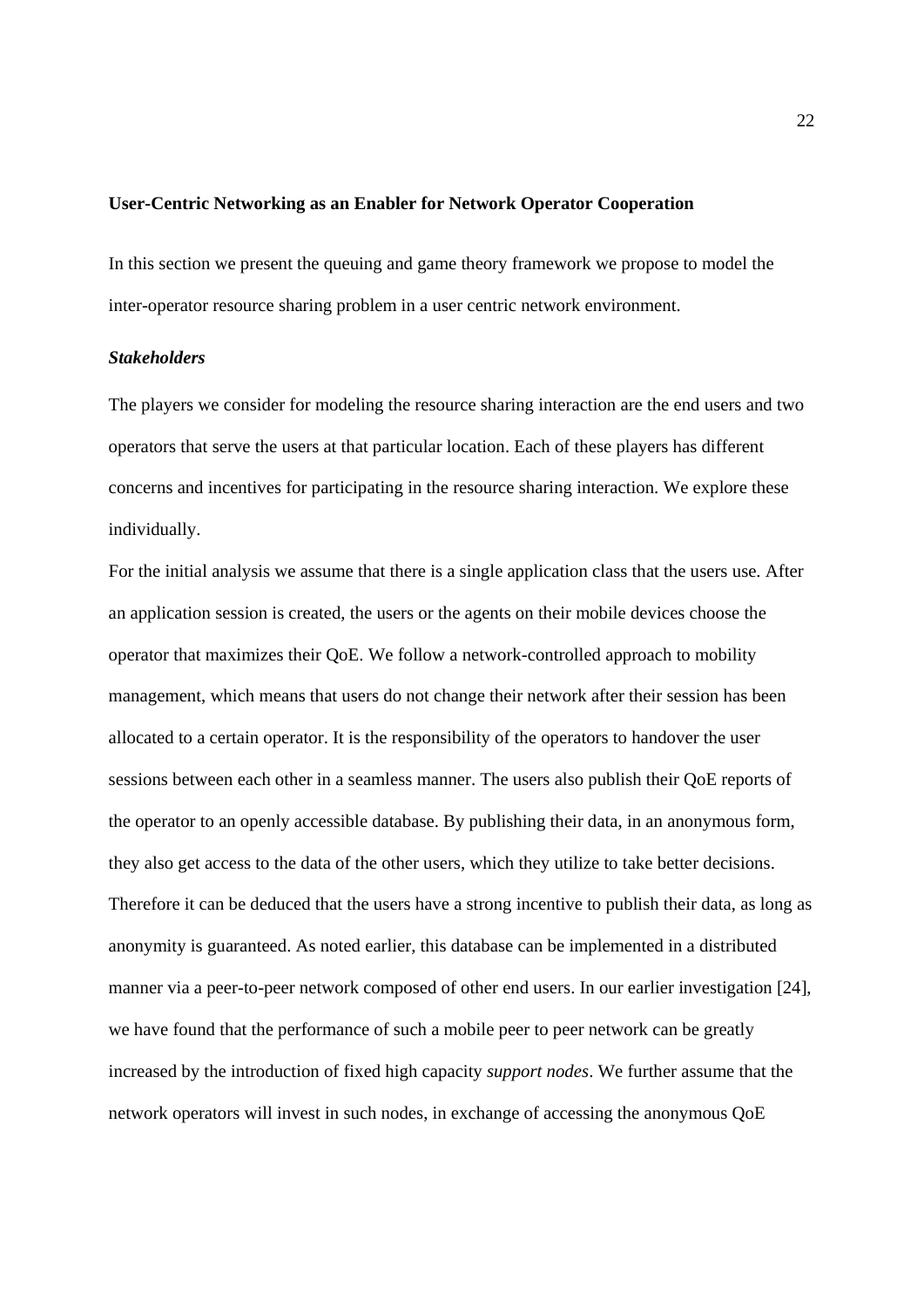reports. On the other hand, the main concerns of the users are the maximization of their QoE and service continuity.

Our intuition is that the resource sharing is viable, when there is an asymmetry in the utilization of the operators. Therefore we discern a *donor* operator and a *borrowing* operator. The borrower needs additional networking resources in order to keep the QoE of the users it is currently serving. Therefore it has a strong incentive to borrow resources from the donor operator. Its main concern is the continuation of the QoE of the users that would be served by the donor operator. In other words, if donor offers to share a certain amount of resources, the borrower should trust that these resources will be available throughout the sessions of the transferred users, without degradation in their QoE levels. On the other hand, the donor operator has the incentive to lend resources in order to increase its utility. However, it is able to do this only until the additional traffic coming from the borrower starts to reduce the QoE of the users that the donor operator is currently serving. Thus, the main concern of the donor operator is the QoE of the users it is serving. Furthermore, it has to make sure that there is a utilization asymmetry between the operators; otherwise the resource sharing is counter productive, given that the users can choose both operators.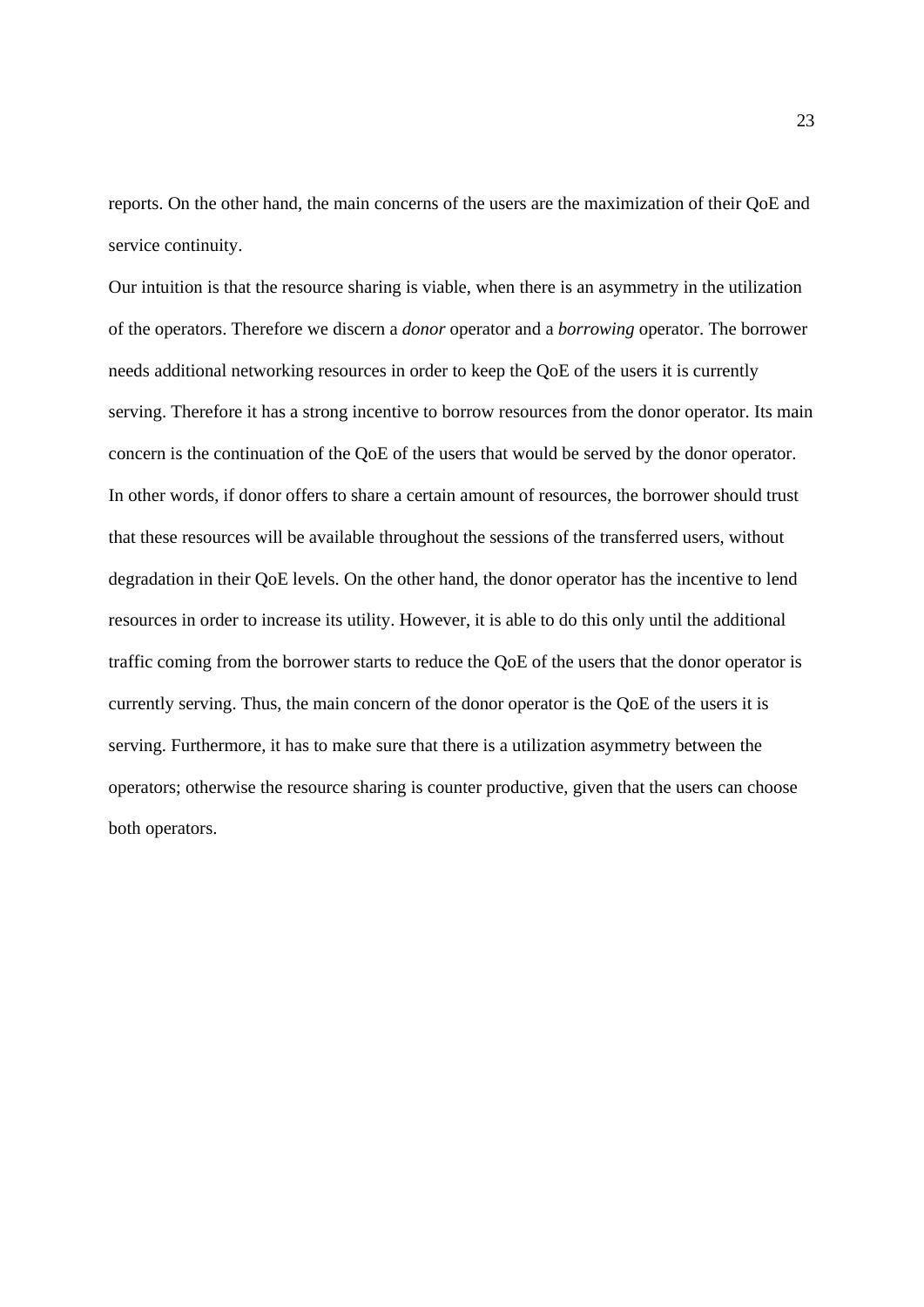#### *Queuing Model*



Figure 5. Queuing model for operator interaction

Figure 5 depicts the queuing network model we have used to model the interaction among operators. Queuing networks [25] are generalization of the classical single node queues. In order to define a queuing network, one has to define the node types, the arrival process, and the internode traffic matrix, which is composed of probabilities  $p_{ij}$  representing the probability that a job leaves node *i* and enters node *j*.

In our model, we chose to use model access networks owned by different operators by a Processor Sharing (PS) node model. PS model has been first proposed by Kleinrock in his seminal paper [27], as an idealization of round-robin style feedback queue. PS is equivalent to a round-robin service discipline, where the time that each job gets during a round is infinitesimally small. The result of this limit is the load dependent behavior of the queue, such that it is as if each user is seeing a queue of capacity *C/k* when there are *k* jobs in a queue of capacity *C*. This generalization is very suitable for wireless networks, where the performance experienced by individual users degrade with the increasing number of users in the wireless network, as long as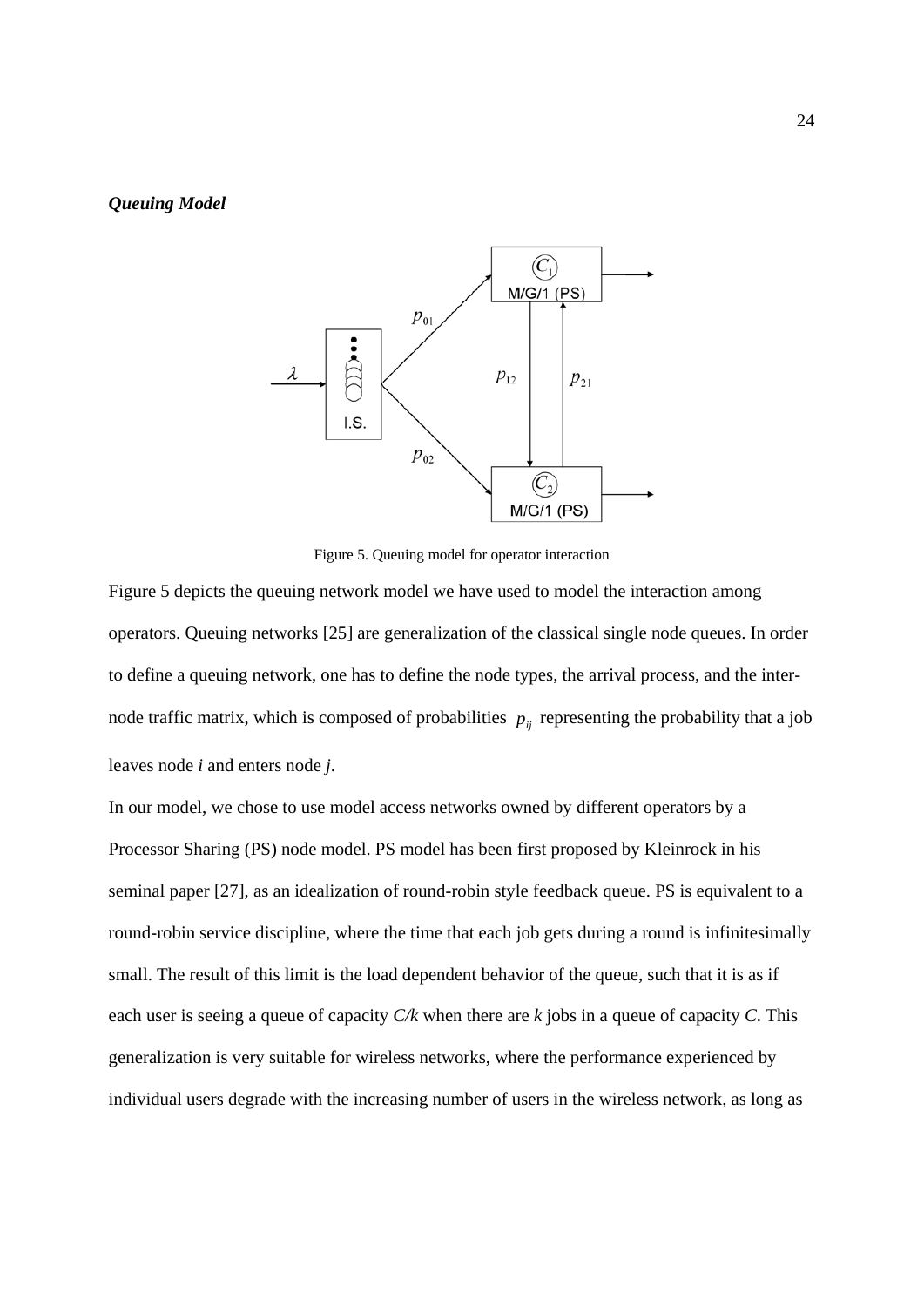the technology is interference-limited. Telatar and Gallager [26] were the pioneers of application of PS to wireless multi-access systems, which has been used numerous times since then. Finally, we model the user decision making process with an infinite server queue.

The users choose the operator *i* with probability  $p_{0i}$ , which reflects the user decisions. Note that these probabilities are functions of the number of users in different networks, since this number affects the QoE, which is the decision criterion. The probabilities  $p_{12}$  and  $p_{21}$  are the transfer traffic probabilities. With these definitions we are able to write down the traffic equations:

$$
\lambda_1 = \lambda \cdot \frac{p_{01} + p_{02}p_{21}}{1 - p_{12}p_{21}}
$$

$$
\lambda_2 = \lambda \cdot \frac{p_{02} + p_{01}p_{12}}{1 - p_{12}p_{21}}
$$

These represent the effective throughput that each different operator sees, which reduces to

$$
\lambda_1 = \lambda \cdot p_{01}
$$
  

$$
\lambda_2 = \lambda \cdot (p_{02} + p_{01}p_{12})
$$

in our scenario, when 1 is the borrowing operator and the 2 is the donor operator. This reflects the fact that the donor operator is able to increase its utility by allowing more traffic, and borrower is able to keep its input traffic at a level where it can support the QoE demands of its current users. If we call  $p_{12}$  the *rate of borrowing* agreed between the operators and denote it by  $p_B$ , we are able to represent the additional utility the donor operator gains in terms of  $p_B$ ,  $p_{01}$ and  $p_{02}$ . Since there are only two operators in this scenario, the condition  $p_{01} + p_{02} = 1$  holds, and hence the donor operator can use  $p_B$  as a decision variable in the negotiation with the borrowing operator.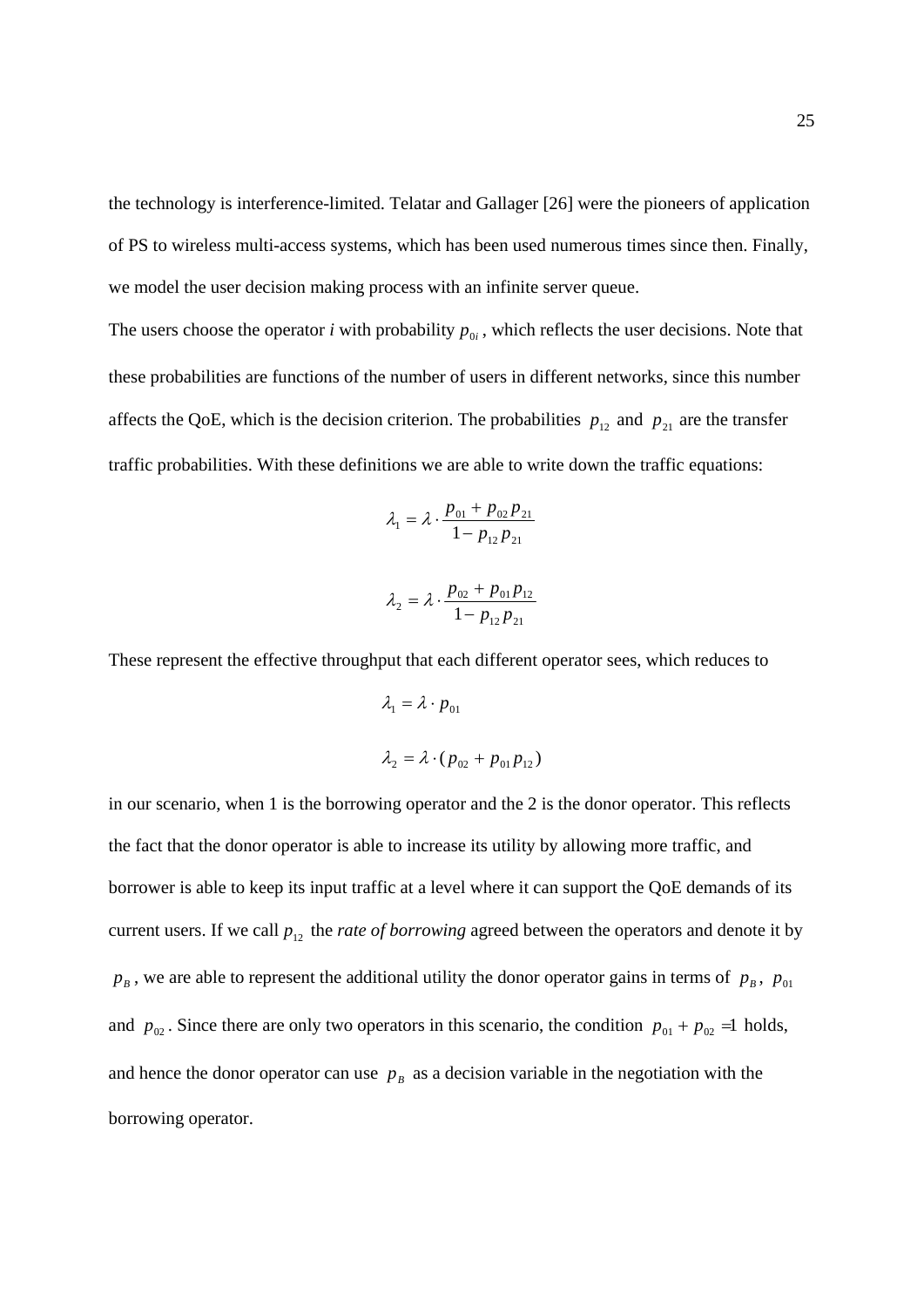We have to note that we have made a simplifying assumption to come up with these basic traffic equations. The modeling logic behind queuing networks assumes that jobs leave a node after service is completed. However this is not the case for transfer jobs. We can deal with this by assuming that the general distribution for service times includes not only regular jobs, but also shorter length jobs that represent transfer jobs, which leave the borrowing operator after a short stint. We elaborate how we will deal with this assumption as a future work in the last section. The main reason behind the choice of queuing networks and PS discipline is the product form solutions that these type of models have. Generally, a three node network such as ours would be described in an infinite three dimensional state-space, whose solution would require extensive numeric algorithms to run for long time. However this is not possible in the dynamic scenario the user centric networking necessitates. Baskett et al. have shown that the solution for the state probabilities can be expressed as the product of individual state probabilities [28]. For the simple model, we get the following solution for state probabilities  $\Pi(k_1, k_2)$ , which correspond to the probability that there are  $k_1$  users in operator 1 and  $k_2$  users in operator 2 networks:

$$
\Pi(k_1, k_2) = (1 - \sigma_1) \cdot \sigma_1^{k_1} \times (1 - \sigma_2) \cdot \sigma_2^{k_2}
$$

Where *i*  $\mu_i = \frac{\mu_i \vee \mu_B}{C_i}$  $\sigma_i = \frac{\lambda_i (p_B)}{g}$ . This result is very important, since both of the operators can calculate performance parameters such as blocking probability, throughput and delay, making use of the state probabilities, which is a function of  $p_B$ , the transfer probability. This transfer probability can be interpreted as the ratio of requests which enter the borrower operator, but leave from the donor operator. This is the negotiation variable between the operators. As we demonstrate in the next section, the existence of a QoE database that the users and operators can access makes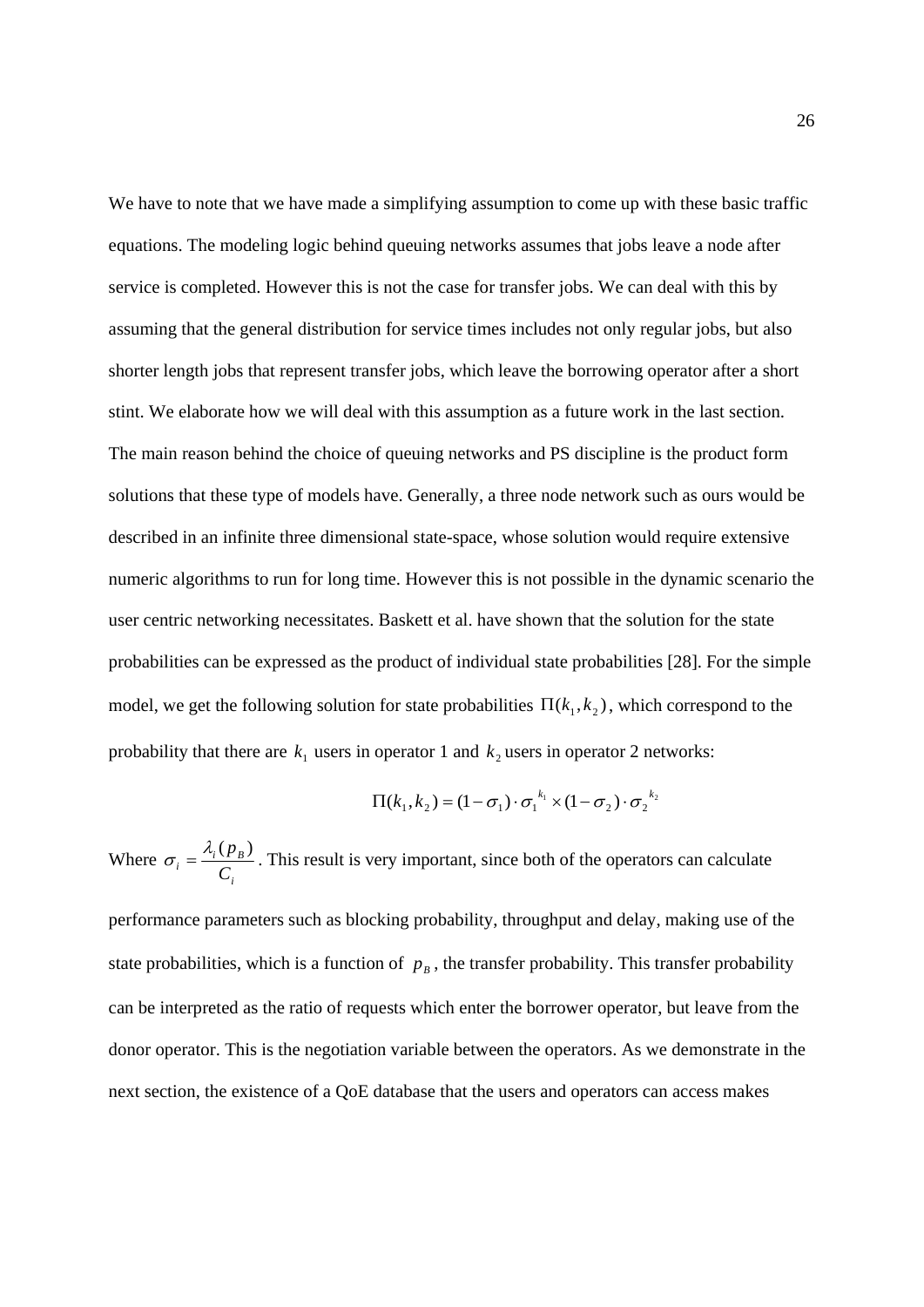possible a strategy proof negotiation mechanism possible. In such a mechanism fooling of the negotiating partner is not beneficial. We are working on the development of such a mechanism, and therefore present not the mechanism itself, but the procedure to find it.

#### *Trust Establishment in Inter-operator Resource Sharing*

We model the interaction between mobile user and network operator as a non-cooperative game. This interaction consists of the users choosing one of the operators, and the operators publishing their spare capacities to the user database. The question here is whether or not it is beneficial to the operator to publish their actual spare capacities, rather than lying. We present here the gametheoretic formulation of this interaction.

Players of the game are network operators and users. Let  $\Sigma$  be the set of operators with elements  $ω_1$  and  $ω_2$ . The set of strategies available to the users is to choose  $ω_1$  or  $ω_2$ . Payoff of user depending on its strategy is tied to his perceived QoE in the chosen network. This QoE is a function of the number of users in different operator networks. Therefore the user needs this information to maximize his utility. With the aid of QoED database, the user can infer this value with a certain confidence level.

The operators have two choices in their strategy set, i.e. to give the correct or false spare capacity information. Intuitively, when the fact that the users can infer these values is known to the operators, the truth telling strategy dominates.

One can show this dominance by modeling the utility functions of the players appropriately. We model the payoff  $u_a$  of users with

$$
u_a = \phi e^{-\beta d} + \gamma \,,
$$

which is the IPQX model for the QoE value associated with average delay *d* [20], which could be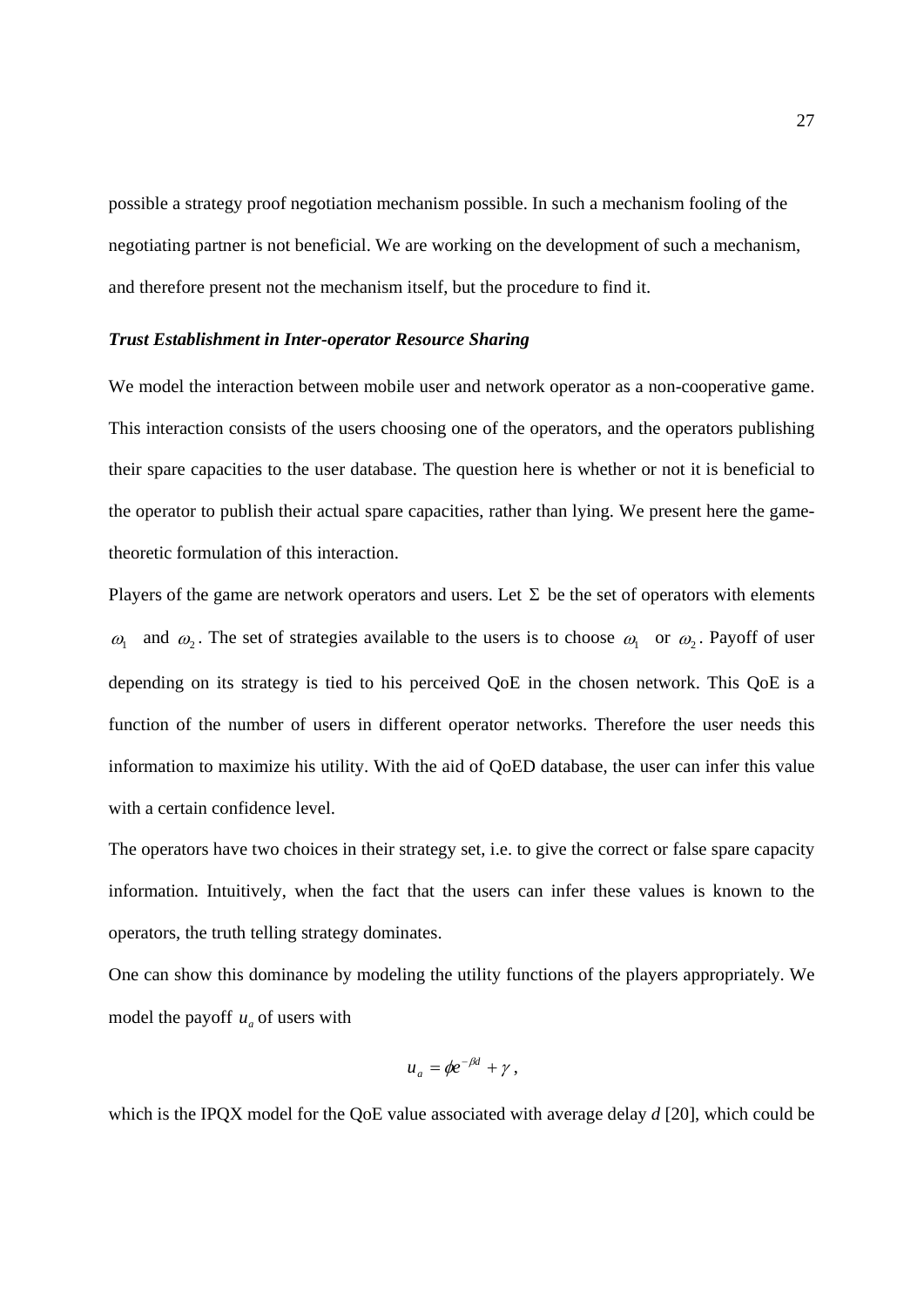obtained utilizing the queuing model. For the operators, the payoff function is clearly the revenue maximization, which can be translated in resource utilization and given by:

$$
u_w = \begin{cases} \mu \alpha & \text{if } a = \text{associated} \\ 0 & \text{otherwise} \end{cases}
$$

where  $\mu$  represents price per unit bandwidth and  $\alpha$  the allocated bandwidth. Since the problem is formulated as a non-cooperative game, one would have to find the Nash Equilibrium strategy profile, and demonstrate that this profile corresponds to a truth telling strategy for both operators. After proving our intuition about the truth revealing capability of the user centric networking, we proceed with modeling the interaction between the donor and borrowing operators.

Let the two network operators be enabled to borrow and donate their resources when needed, thus each operator at a particular time can behave as either resource borrower or resource lender. We also consider that each operator has multiple indivisible items termed as network resource, which may correspond to spectrum, throughput, or set of users. Let  $\omega_b \in \Sigma$  represent the borrower operator and  $\omega_d \in \Sigma$  represent the lender operator.  $\omega_b$  knows the amount of resources to be borrowed in order to keep the QoE levels of its users in an acceptable range. It also has a private valuation  $v<sub>b</sub>$  of this resource.  $\omega<sub>d</sub>$  is interested in designing a lending mechanism such that it gets the maximum additional utility. In order to achieve this, it requires private information of the borrowing operator, such as amount of spare resources. We have already argued based on intuition that this information would be published by the borrowing operator to the users, which means that this information is not private anymore, but became public. In a similar fashion the amount of spare bandwidth in the donor operator is also public. Based on this public information, it is possible to design a mechanism for finding out the amount of resources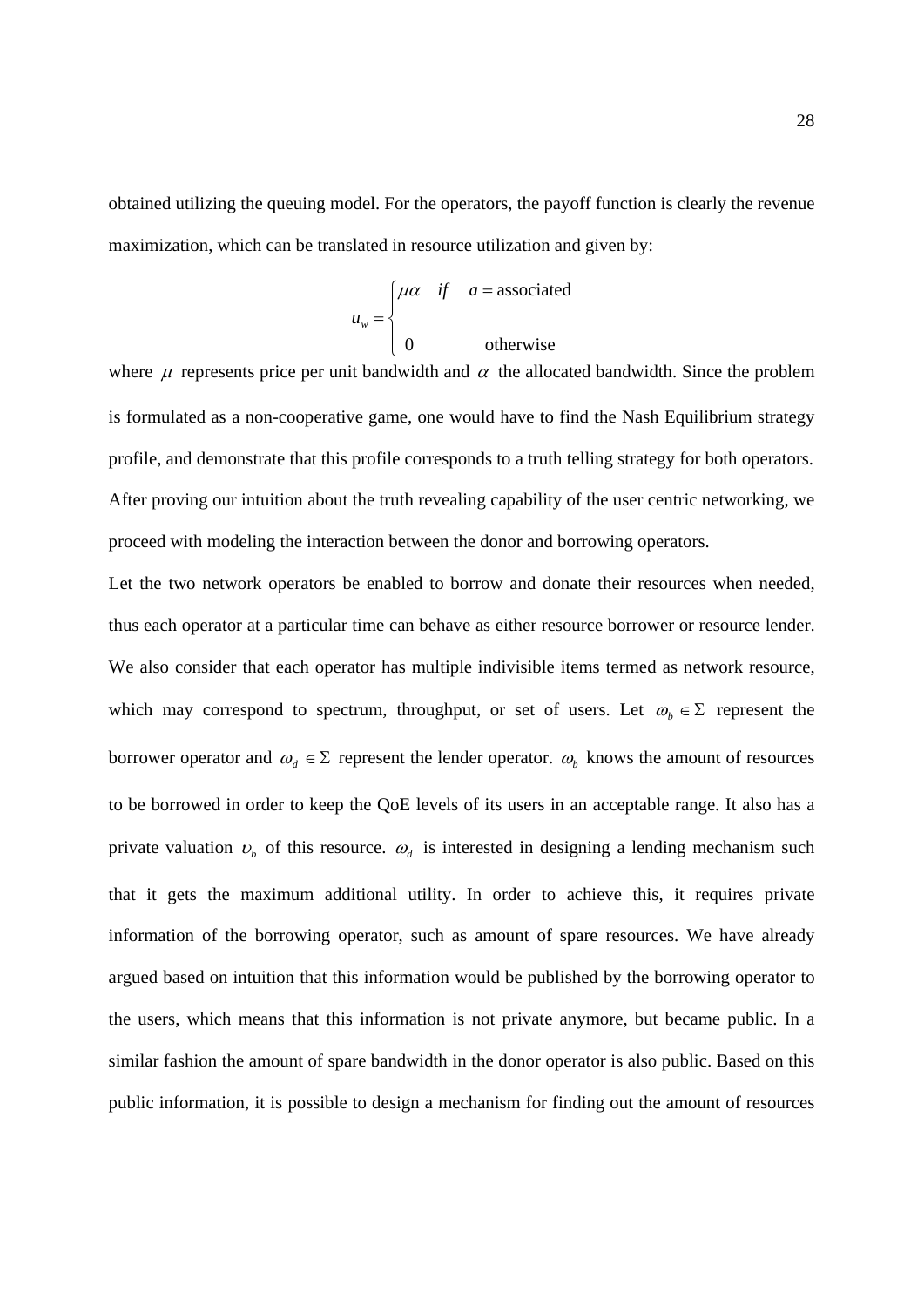to be shared and the payment for these resources. The mechanism would have to be designed to maximize a social choice function, which balances the gain of the borrower and the cost of the donor.

#### **Summary and Future Work**

The increasingly dynamic nature of the telecommunications scene is expected to go beyond the technical domain and also cover business models and socioeconomic aspects of telecommunications, eventually giving rise to the user-centric network vision presented in this chapter. There are many challenges, both technical and socioeconomic, that needs to be addressed for this vision to come true, such as the need for a standardized view of QoE among all stakeholders that should act as a common performance and valuation criterion. This chapter has focused on the exploitation of an open QoE knowledge base for resource sharing among network operators. We have presented a queuing network model that was simplified to introduce the main ideas. Specifically, the transfer traffic has not been modeled. It remains as a future work to introduce a separate handover traffic class, and associated traffic class switching probabilities, which become the actual negotiation variable to make our model more realistic. Furthermore, we plan to introduce load dependence of the transition probabilities, which is very important to link the user decisions to the operators' sharing decisions. The idea is that the initial network selection probabilities will favor the operator that has fewer users normalized to the overall capacity. Finally we plan to extend our queuing model to support multiple application classes. Apart from solving the operator user game and formulating the mechanism we will also investigate the range of user distributions over the operators, for which resource sharing makes sense from instantaneous and mean utility maximization. Building up on the intuition that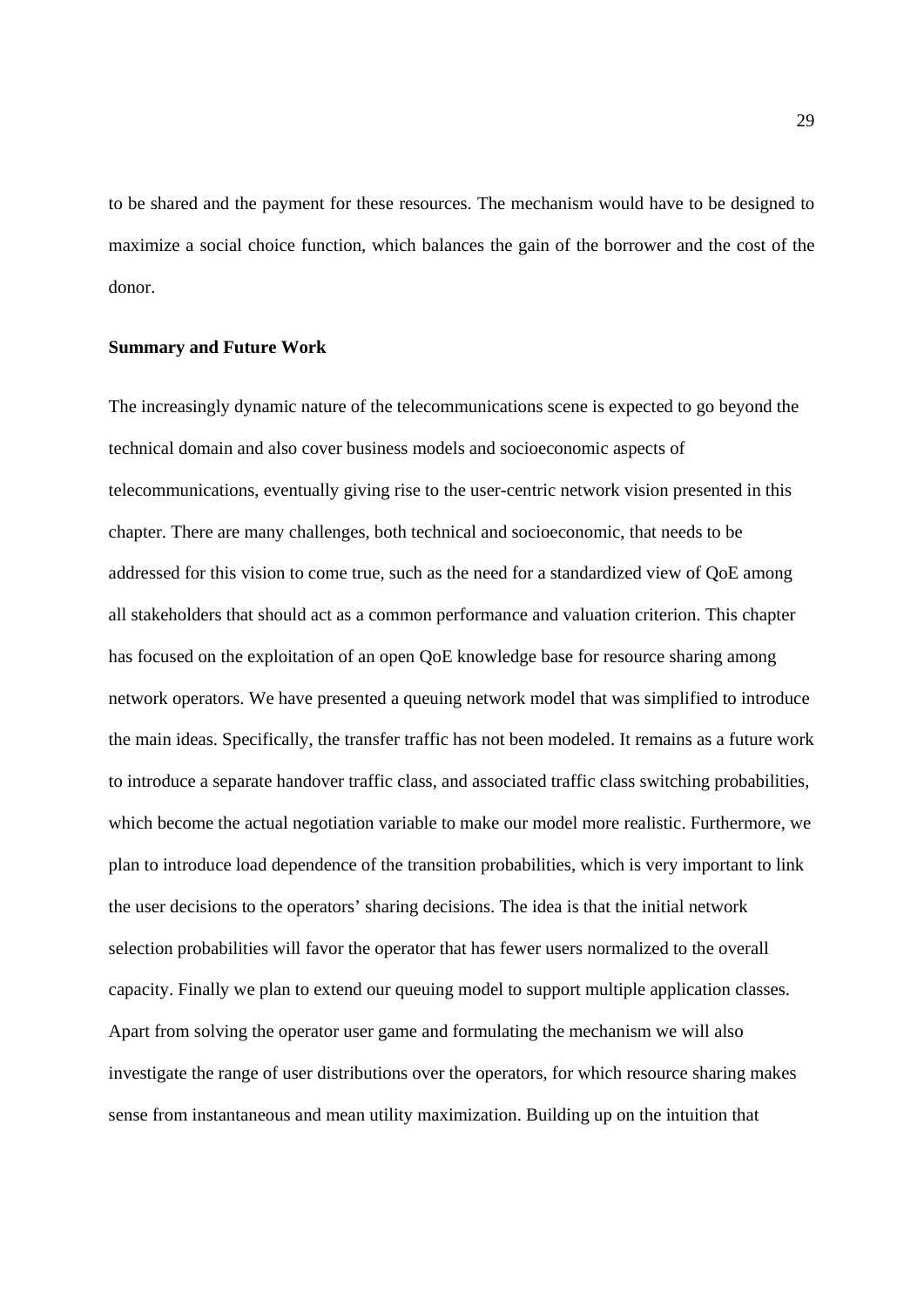network sharing will be strategically viable in the case of load asymmetry; we will investigate the limits of the level of symmetry. The methodology we will follow for this purpose is the following. Depending on the user distribution between operators, each operator has two choices in their strategy profiles. They can either cooperate, or not cooperate. In the instantaneous utility maximization assumption, the operators compare the instantaneous utility gains from the two strategies, that is they do not consider the future. In the mean utility maximization assumption the operators consider the benefits of altruistic behavior, by taking into account that the other operator might help him in the future, if they happen to be in congestion. This is an application of the well-known iterated game concept.

# **Acknowledgements**

The authors would like to thank Mr. Sebastian Peters for his valuable contributions, and the European Commission for their support through the PERIMETER project.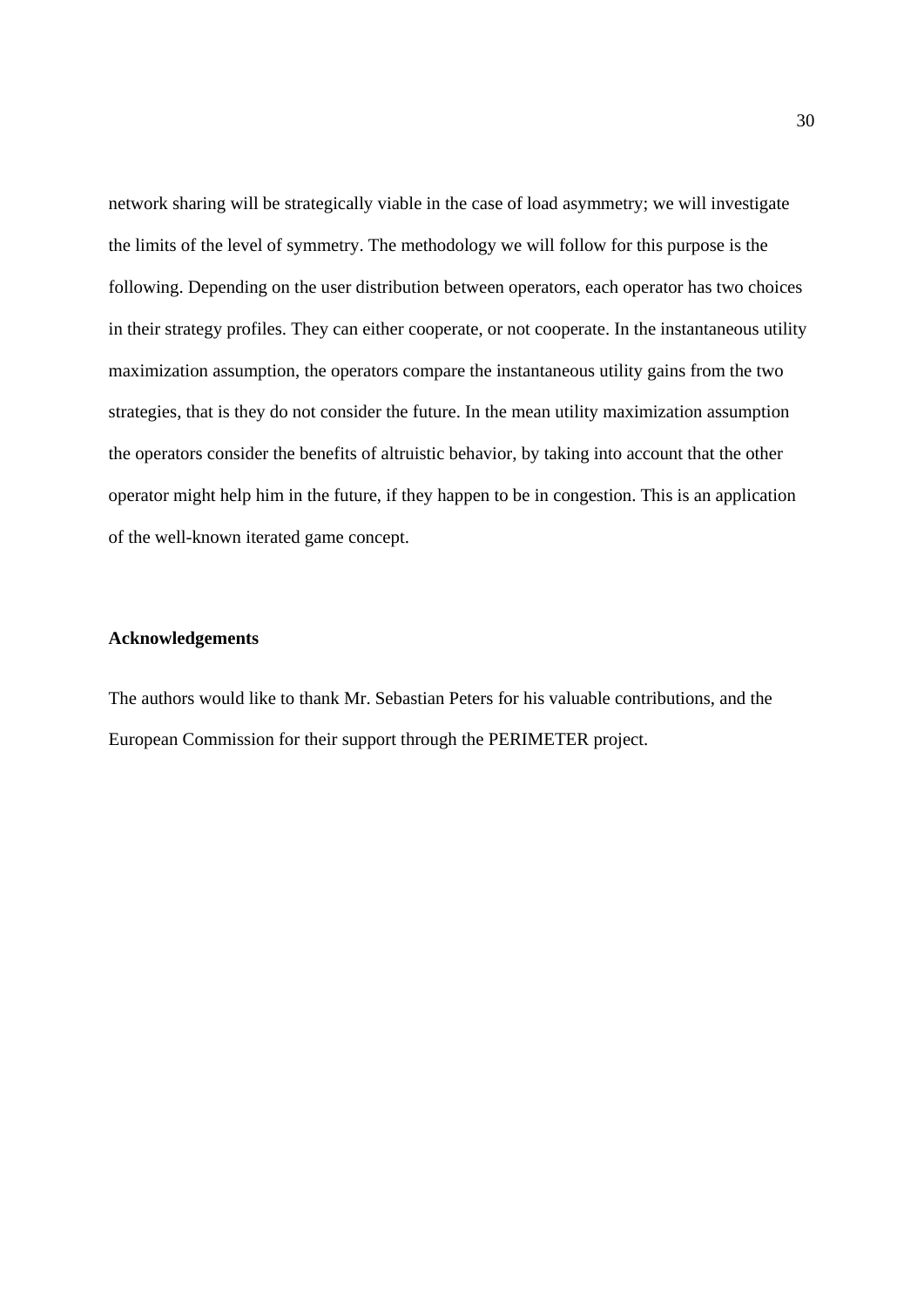#### **References**

- [1] T.G. Kanter, "Going Wireless: Enabling an Adaptive and Extensible Environment", in ACM Journal on Mobile Networks and Applications, vol. 8, pp.37-50, 2003.
- [2] Perimeter, European Union ICT Project #224024, www.ict-perimeter.eu.
- [3] J. Perez-Romero, O. Sallent, R. Agusti, P. Karlsson, A. Barbaresi, L.Wang, F. Casadevall, M. Dohler, H. Gonzalez, and F. Cabral-Pinto, "Common radio resource management: functional models and implementation requirements," in Proceedings of the  $16<sup>th</sup> IEEE$ International Symposium on Personal, Indoor and Mobile Radio Communications, vol. 3, pp. 2067–2071, 2005.
- [4] F. Gabor, F. Anders, and L. Johan, "On access selection techniques in always best connected networks," in ITC Specialist Seminar on Performance Evaluation of Wireless and Mobile Systems, August 2004.
- [5] C. Beckman and G. Smith, "Shared networks: making wireless communication affordable," IEEE Wireless Communications, vol. 12, no. 2, pp. 78–85, 2005.
- [6] J. Hultell, K. Johansson, and J. Markendahl, "Business models and resource management for shared wireless networks," in Proceedings of the 60th IEEE Vehicular Technology Conference, vol. 5, pp. 3393–3397, 2004.
- [7] Manshaei, M.H.; Freudiger, J.; Felegyhazi, M.; Marbach, P.; Hubaux, J.-P., "Wireless Social Community Networks: A Game-Theoretic Analysis," Communications, 2008 IEEE International Zurich Seminar on , vol., no., pp.22-25, 12-14 March 2008.
- [8] Marvedis, R., "Mobile Operators Threatened More by Capacity Shortfalls than Growth of WiMAX," Sep 30, 2009. [Online]. Available: http://maravedis-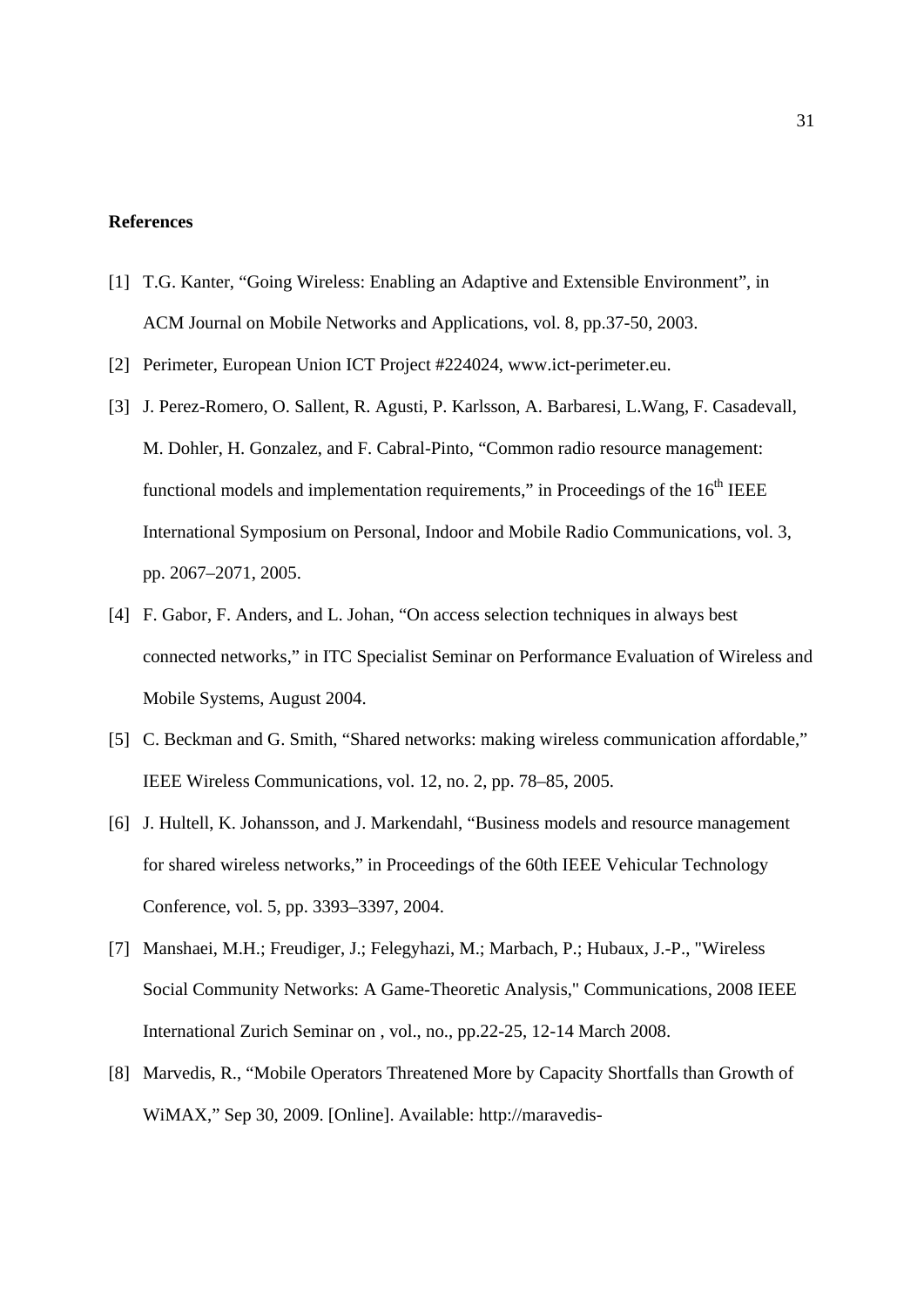bwa.com/Issues/5.6/Syputa\_readmore.html. [Accessed: October 01,2009].

- [9] AT&T, "AT&T Investment in 2009 Will Add More Than 40 New Cell Sites throughout Illinois," March 23, 2009. [Online]. Available: http://www.att.com/gen/pressroom?pid=4800&cdvn=news&newsarticleid=26690. [Accessed: October 01,2009].
- [10] Miki, T., "Community networks as next generation local network planning concept," Communication Technology Proceedings, 1998. ICCT '98. 1998 International Conference on , vol., no., pp.8-12 vol.1, 22-24 Oct 1998.
- [11] Casapulla, G.; De Cindio, F.; Gentile, O., "The Milan Civic Network experience and its roots in the town," Community Networking, 1995. 'Integrated Multimedia Services to the Home'., Proceedings of the Second International Workshop on , vol., no., pp.283-289, 20-22 Jun 1995.
- [12] FON Corporate Homepage, [Online] Available: http://www.fon.com/. [Accessed: October 01,2009].
- [13] Berlin Freifunk Homepage, [Online] Available: http://berlin.freifunk.net/. [Accessed: October 01,2009].
- [14] Ninux Rome Homepage, [Online] Available: http://www.ninux.org/. [Accessed: October 01,2009].
- [15] Athens Wireless Metropolitan Network Homepage, [Online] Available: http://www.awmn.net/. [Accessed: October 01,2009].
- [16] Free the Net San Francisco Homepage, [Online] Available: http://sf.meraki.com/. [Accessed: October 01,2009].
- [17] Sibanda, K.; Muyingi, H.N.; Mabanza, N., "Building Wireless Community Networks with 802.16 Standard," Broadband Communications, Information Technology & Biomedical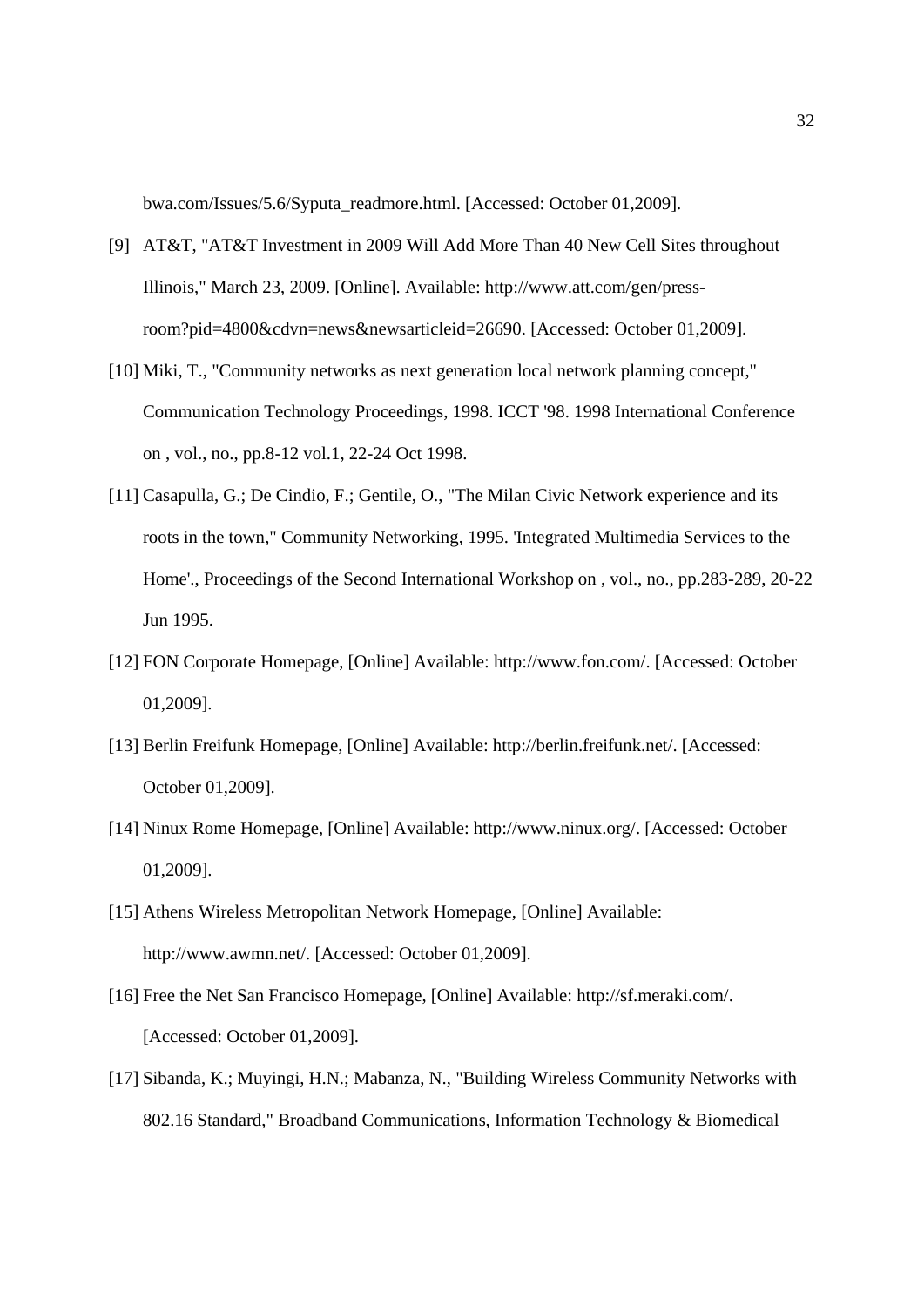Applications, 2008 Third International Conference on , vol., no., pp.384-388, 23-26 Nov. 2008.

- [18] O. Tonguz and E.Yanmaz, "The mathematical theory of dynamic load balancing in cellular networks," Mobile Computing, IEEE Transactions on, vol. 7, no. 12, pp. 1504-1518, 2008.
- [19] ITU-T, "Recommendation P.862: Perceptual evaluation of speech quality (PESQ), an objective method for end-to-end speech quality assessment of narrowband telephone networks and speech codecs",2001
- [20] .Hoßfeld, P.and M.Fiedler, "Quantification of quality of experience for edge-based applications," 2007, pp. 361-373.
- [21] Khan, M.A.; Toker, A.C.; Troung, C.; Sivrikaya, F.; Albayrak, S., "Cooperative game theoretic approach to integrated bandwidth sharing and allocation," Game Theory for Networks, 2009. GameNets '09. International Conference on , vol., no., pp.1-9, 13-15 May 2009
- [22] T.Frisanco, P.Tafertshofer, P.Lurin, and R.Ang. "Infrastructure sharing for mobile network operators; from a deployment and operations view," In Information Networking, 2008. ICOIN 2008. International Conference on, pages 1–5, 2008
- [23] Ian F. Akyildiz, Won Y. Lee, Mehmet C. Vuran, and Shantidev Mohanty, "Next generation/dynamic spectrum access/cognitive radio wireless networks: a survey," Computer Networking, 50(13):2127–2159, September 2006.
- [24] F. Cleary, M. Fiedler, L. Ridel, A.C. Toker, B. Yavuz, "PERIMETER: Privacy-Preserving Contract-less, User Centric, Seamless Roaming for Always Best Connected Future Internet," 22nd Wireless World Research Forum Meeting, Paris, 5th - 7th May 2009.
- [25] G. Bolch, S. Greiner, H. de Meer, and S.Trivedi, "Queueing Networks and Markov Chains: